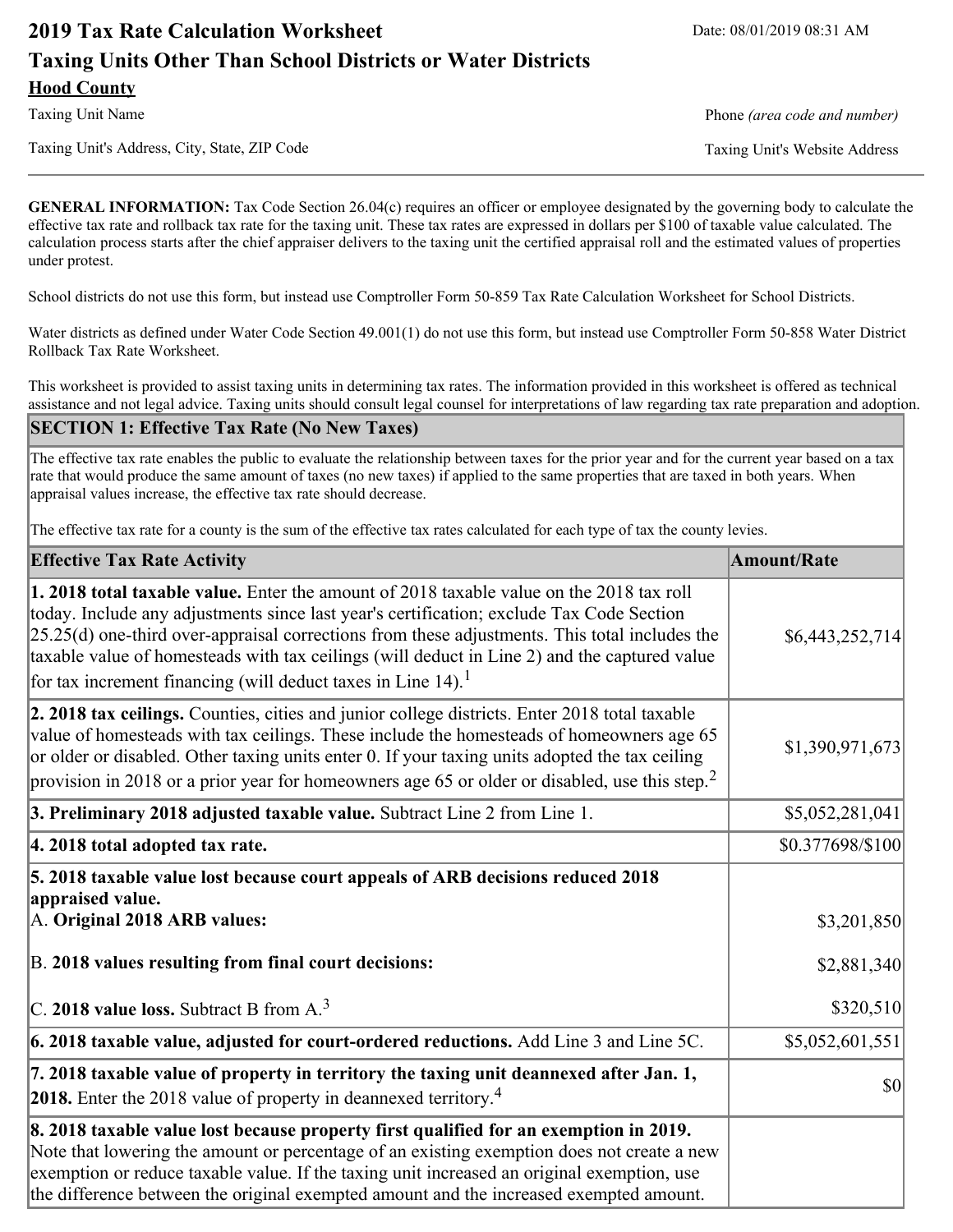| Do not include value lost due to freeport or goods-in-transit exemptions.                                                                                                                                                                                                                                                                                                                                              |                 |
|------------------------------------------------------------------------------------------------------------------------------------------------------------------------------------------------------------------------------------------------------------------------------------------------------------------------------------------------------------------------------------------------------------------------|-----------------|
| A. Absolute exemptions. Use 2018 market value:                                                                                                                                                                                                                                                                                                                                                                         | \$8,352,420     |
| B. Partial exemptions. 2019 exemption amount or 2019 percentage exemption times 2018<br>value:                                                                                                                                                                                                                                                                                                                         | \$16,880,736    |
| C. Value loss. Add A and $B^5$ .                                                                                                                                                                                                                                                                                                                                                                                       | \$25,233,156    |
| 9. 2018 taxable value lost because property first qualified for agricultural appraisal (1-<br>d or 1-d-1), timber appraisal, recreational/scenic appraisal or public access airport<br>special appraisal in 2019. Use only properties that qualified in 2019 for the first time; do<br>not use properties that qualified in 2018.                                                                                      |                 |
| A. 2018 market value:                                                                                                                                                                                                                                                                                                                                                                                                  | \$5,338,430     |
| B. 2019 productivity or special appraised value:                                                                                                                                                                                                                                                                                                                                                                       | \$529,210       |
| $ C$ . Value loss. Subtract B from A. $^6$                                                                                                                                                                                                                                                                                                                                                                             | \$4,809,220     |
| 10. Total adjustments for lost value. Add lines 7, 8C and 9C.                                                                                                                                                                                                                                                                                                                                                          | \$30,042,376    |
| 11. 2018 adjusted taxable value. Subtract Line 10 from Line 6.                                                                                                                                                                                                                                                                                                                                                         | \$5,022,559,175 |
| 12. Adjusted 2018 taxes. Multiply Line 4 by Line 11 and divide by \$100.                                                                                                                                                                                                                                                                                                                                               | \$18,970,105    |
| 13. Taxes refunded for years preceding tax year 2018. Enter the amount of taxes refunded<br>by the taxing unit for tax years preceding tax year 2018. Types of refunds include court<br>decisions, Tax Code Section 25.25(b) and (c) corrections and Tax Code Section 31.11<br>payment errors. Do not include refunds for tax year 2018. This line applies only to tax years<br>preceding tax year $2018$ <sup>7</sup> | $ 10\rangle$    |
| 14. Taxes in tax increment financing (TIF) for tax year 2018. Enter the amount of taxes<br>paid into the tax increment fund for a reinvestment zone as agreed by the taxing unit. If the<br>taxing unit has no 2019 captured appraised value in Line 16D, enter $08$                                                                                                                                                   | $ 10\rangle$    |
| 15. Adjusted 2018 taxes with refunds and TIF adjustment. Add Lines 12 and 13, subtract<br>Line $14.9$                                                                                                                                                                                                                                                                                                                  | \$18,970,105    |
| 16. Total 2019 taxable value on the 2019 certified appraisal roll today. This value<br>includes only certified values and includes the total taxable value of homesteads with tax<br>ceilings (will deduct in Line 18). These homesteads include homeowners age 65 or older or<br>disabled. $10$                                                                                                                       |                 |
| A. Certified values:                                                                                                                                                                                                                                                                                                                                                                                                   | \$7,066,915,691 |
| B. Counties: Include railroad rolling stock values certified by the Comptroller's office:                                                                                                                                                                                                                                                                                                                              | \$578,234       |
| C. Pollution control and energy storage system exemption: Deduct the value of property<br>exempted for the current tax year for the first time as pollution control or energy storage<br>system property:                                                                                                                                                                                                              | \$1,873,534     |
| D. Tax increment financing: Deduct the 2019 captured appraised value of property taxable<br>by a taxing unit in a tax increment financing zone for which the 2019 taxes will be deposited<br>into the tax increment fund. Do not include any new property value that will be included in<br>Line 21 below. $11$                                                                                                        | \$0             |
| <b>E. Total 2019 value.</b> Add A and B, then subtract C and D.                                                                                                                                                                                                                                                                                                                                                        | \$7,065,620,391 |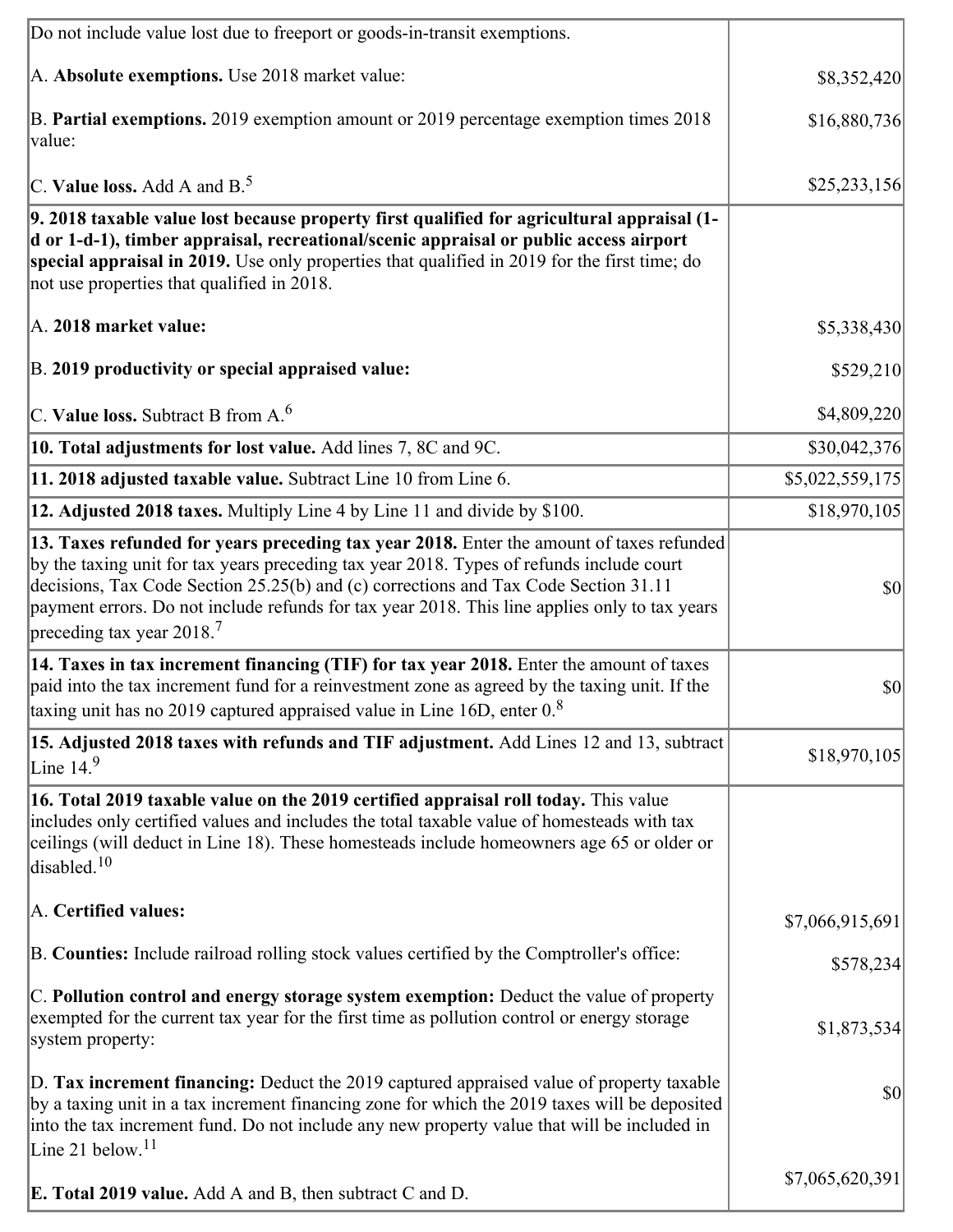| $ 17$ . Total value of properties under protest or not included on certified appraisal roll. <sup>12</sup>                                                                                                                                                                                                                                                                                                                                                                                                                                                                                                                                                         |                  |
|--------------------------------------------------------------------------------------------------------------------------------------------------------------------------------------------------------------------------------------------------------------------------------------------------------------------------------------------------------------------------------------------------------------------------------------------------------------------------------------------------------------------------------------------------------------------------------------------------------------------------------------------------------------------|------------------|
| A. 2019 taxable value of properties under protest. The chief appraiser certifies a list of<br>properties still under ARB protest. The list shows the appraisal district's value and the<br>taxpayer's claimed value, if any, or an estimate of the value if the taxpayer wins. For each of<br>the properties under protest, use the lowest of these values. Enter the total value. <sup>13</sup>                                                                                                                                                                                                                                                                   | \$89,658,454     |
| B. 2019 value of properties not under protest or included on certified appraisal roll.<br>The chief appraiser gives taxing units a list of those taxable properties that the chief<br>appraiser knows about, but are not included in the appraisal roll certification. These<br>properties also are not on the list of properties that are still under protest. On this list of<br>properties, the chief appraiser includes the market value, appraised value and exemptions for<br>the preceding year and a reasonable estimate of the market value, appraised value and<br>exemptions for the current year. Use the lower market, appraised or taxable value (as | $ 10\rangle$     |
| appropriate). Enter the total value. <sup>14</sup>                                                                                                                                                                                                                                                                                                                                                                                                                                                                                                                                                                                                                 | \$89,658,454     |
| C. Total value under protest or not certified: Add A and B.                                                                                                                                                                                                                                                                                                                                                                                                                                                                                                                                                                                                        |                  |
| 18. 2019 tax ceilings. Counties, cities and junior colleges enter 2019 total taxable value of<br>homesteads with tax ceilings. These include the homesteads of homeowners age 65 or older<br>or disabled. Other taxing units enter 0. If your taxing units adopted the tax ceiling provision<br>in 2018 or a prior year for homeowners age 65 or older or disabled, use this step. <sup>15</sup>                                                                                                                                                                                                                                                                   | \$1,597,958,198  |
| 19. 2019 total taxable value. Add Lines 16E and 17C. Subtract Line 18.                                                                                                                                                                                                                                                                                                                                                                                                                                                                                                                                                                                             | \$5,557,320,647  |
| 20. Total 2019 taxable value of properties in territory annexed after Jan. 1, 2018.<br>Include both real and personal property. Enter the 2019 value of property in territory<br>annexed. <sup>16</sup>                                                                                                                                                                                                                                                                                                                                                                                                                                                            | \$0              |
| 21. Total 2019 taxable value of new improvements and new personal property located<br>in new improvements. New means the item was not on the appraisal roll in 2018. An<br>improvement is a building, structure, fixture or fence erected on or affixed to land. New<br>additions to existing improvements may be included if the appraised value can be<br>determined. New personal property in a new improvement must have been brought into the<br>taxing unit after Jan. 1, 2018, and be located in a new improvement. New improvements do<br>include property on which a tax abatement agreement has expired for $2019$ . <sup>17</sup>                       | \$184,336,509    |
| 22. Total adjustments to the 2019 taxable value. Add Lines 20 and 21.                                                                                                                                                                                                                                                                                                                                                                                                                                                                                                                                                                                              | \$184,336,509    |
| 23. 2019 adjusted taxable value. Subtract Line 22 from Line 19.                                                                                                                                                                                                                                                                                                                                                                                                                                                                                                                                                                                                    | \$5,372,984,138  |
| 24. 2019 effective tax rate. Divide Line 15 by Line 23 and multiply by $$100$ . <sup>18</sup>                                                                                                                                                                                                                                                                                                                                                                                                                                                                                                                                                                      | \$0.353064/\$100 |
| <b>25. COUNTIES ONLY.</b> Add together the effective tax rates for each type of tax the county<br>levies. The total is the 2019 county effective tax rate. <sup>19</sup>                                                                                                                                                                                                                                                                                                                                                                                                                                                                                           | \$0.400168/\$100 |

- 
- <sup>1</sup>Tex. Tax Code Section 26.012(14) <sup>9</sup>Tex. Tax Code Section 26.012(13) <sup>9</sup>Tex. Tax Code Section 26.012
- <sup>2</sup>Tex. Tax Code Section 26.012(14) <sup>10</sup>Tex. Tax Code Section 26.012<br><sup>3</sup>Tex. Tax Code Section 26.03(c) <sup>11</sup>Tex. Tax Code Section 26.03(c)
	-
- ${}^{3}$ Tex. Tax Code Section 26.012(13)<br> ${}^{4}$ Tex. Tax Code Section 26.012(15)
- <sup>12</sup>Tex. Tax Code Section 26.01(c) and (d) <sup>13</sup>Tex. Tax Code Section 26.01(c) <sup>5</sup>Tex. Tax Code Section 26.012(15) <sup>13</sup>Tex. Tax Code Section 26.01(c)<br><sup>6</sup>Tex. Tax Code Section 26.012(15) <sup>14</sup>Tex. Tax Code Section 26.01(d)
	-
- <sup>6</sup>Tex. Tax Code Section 26.012(15) <sup>14</sup>Tex. Tax Code Section 26.01(d)<br><sup>7</sup>Tex. Tax Code Section 26.012(13) <sup>15</sup>Tex. Tax Code Section 26.012(6)
- $7$ Tex. Tax Code Section 26.012(13)<br><sup>8</sup>Tex. Tax Code Section 26.03(c)
- 
- 
- $16$ Tex. Tax Code Section 26.012(17)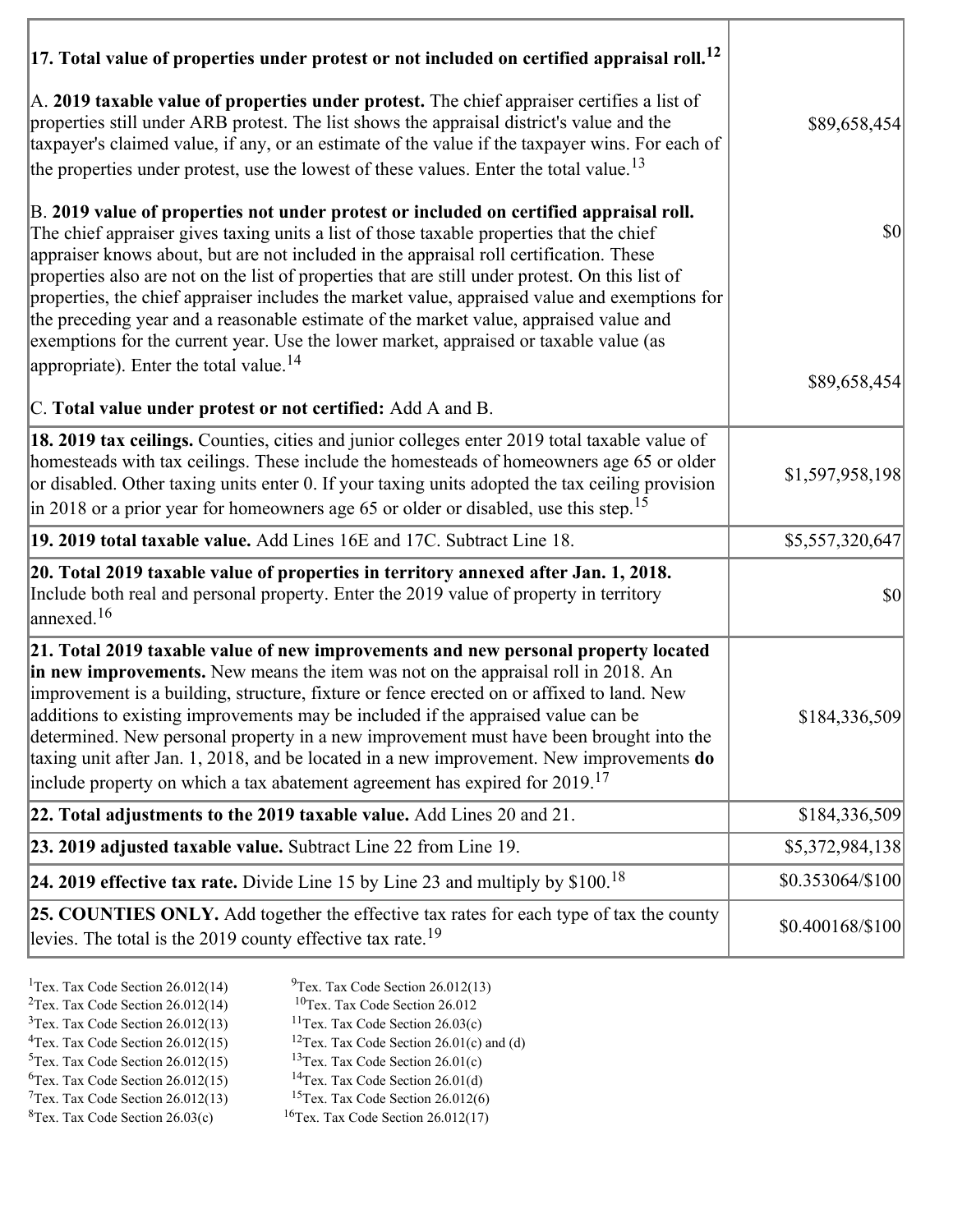### **SECTION 2: Rollback Tax Rate**

The rollback tax rate is split into two separate rates:

- 1. **Maintenance and Operations (M&O):** The M&O portion is the tax rate that is needed to raise the same amount of taxes that the taxing unit levied in the prior year plus eight percent. This rate accounts for such things as salaries, utilities and day-to-day operations.
- 2. **Debt:** The debt tax rate includes the debt service necessary to pay the taxing unit's debt payments in the coming year. This rate accounts for principal and interest on bonds and other debt secured by property tax revenue.

The rollback tax rate for a county is the sum of the rollback tax rates calculated for each type of tax the county levies. In most cases the rollback tax rate exceeds the effective tax rate, but occasionally decreases in a taxing unit's debt service will cause the effective tax rate to be higher than the rollback tax rate.

| <b>Rollback Tax Rate Activity</b>                                                                                                                                                                                                                                                                                                                                                                                                                                                                                                                                                                                                                                       | <b>Amount/Rate</b> |
|-------------------------------------------------------------------------------------------------------------------------------------------------------------------------------------------------------------------------------------------------------------------------------------------------------------------------------------------------------------------------------------------------------------------------------------------------------------------------------------------------------------------------------------------------------------------------------------------------------------------------------------------------------------------------|--------------------|
| 26. 2018 maintenance and operations ( $M&O$ ) tax rate.                                                                                                                                                                                                                                                                                                                                                                                                                                                                                                                                                                                                                 | $$0.331591/\$100$  |
| 27. 2018 adjusted taxable value. Enter the amount from Line 11.                                                                                                                                                                                                                                                                                                                                                                                                                                                                                                                                                                                                         | \$5,022,559,175    |
| 28. 2018 M&O taxes.                                                                                                                                                                                                                                                                                                                                                                                                                                                                                                                                                                                                                                                     |                    |
| A. Multiply Line 26 by Line 27 and divide by \$100.                                                                                                                                                                                                                                                                                                                                                                                                                                                                                                                                                                                                                     | \$16,654,354       |
| B. Cities, counties and hospital districts with additional sales tax: Amount of additional<br>sales tax collected and spent on M&O expenses in 2018. Enter amount from full year's sales<br>tax revenue spent for M&O in 2018 fiscal year, if any. Other taxing units enter 0. Counties<br>exclude any amount that was spent for economic development grants from the amount of<br>sales tax spent.                                                                                                                                                                                                                                                                     | \$4,920,061        |
| C. Counties: Enter the amount for the state criminal justice mandate. If second or later year,<br>the amount is for increased cost above last year's amount. Other taxing units enter 0.                                                                                                                                                                                                                                                                                                                                                                                                                                                                                | $ 10\rangle$       |
| D. Transferring function: If discontinuing all of a department, function or activity and<br>transferring it to another taxing unit by written contract, enter the amount spent by the taxing<br>unit discontinuing the function in the 12 months preceding the month of this calculation. If<br>the taxing unit did not operate this function for this 12-month period, use the amount spent<br>in the last full fiscal year in which the taxing unit operated the function. The taxing unit<br>discontinuing the function will subtract this amount in H below. The taxing unit receiving<br>the function will add this amount in H below. Other taxing units enter 0. | $ 10\rangle$       |
| E. Taxes refunded for years preceding tax year 2018: Enter the amount of M&O taxes<br>refunded in the preceding year for taxes before that year. Types of refunds include court<br>decisions, Tax Code Section 25.25(b) and (c) corrections and Section 31.11 payment errors.<br>Do not include refunds for tax year 2018. This line applies only to tax years preceding tax<br> year 2018.                                                                                                                                                                                                                                                                             | $ 10\rangle$       |
| F. Enhanced indigent health care expenditures: Enter the increased amount for the<br>current year's enhanced indigent health care expenditures above the preceding tax year's<br>enhanced indigent health care expenditures, less any state assistance.                                                                                                                                                                                                                                                                                                                                                                                                                 | $ 10\rangle$       |
| G. Taxes in TIF: Enter the amount of taxes paid into the tax increment fund for a<br>reinvestment zone as agreed by the taxing unit. If the taxing unit has no 2019 captured<br>appraised value in Line 16D, enter 0.                                                                                                                                                                                                                                                                                                                                                                                                                                                   | $ 10\rangle$       |
| H. Adjusted M&O Taxes. Add A, B, C, E and F. For taxing unit with D, subtract if<br>discontinuing function and add if receiving function. Subtract G.                                                                                                                                                                                                                                                                                                                                                                                                                                                                                                                   | \$21,574,415       |
| 29. 2019 adjusted taxable value. Enter Line 23 from the Effective Tax Rate Worksheet.                                                                                                                                                                                                                                                                                                                                                                                                                                                                                                                                                                                   | \$5,372,984,138    |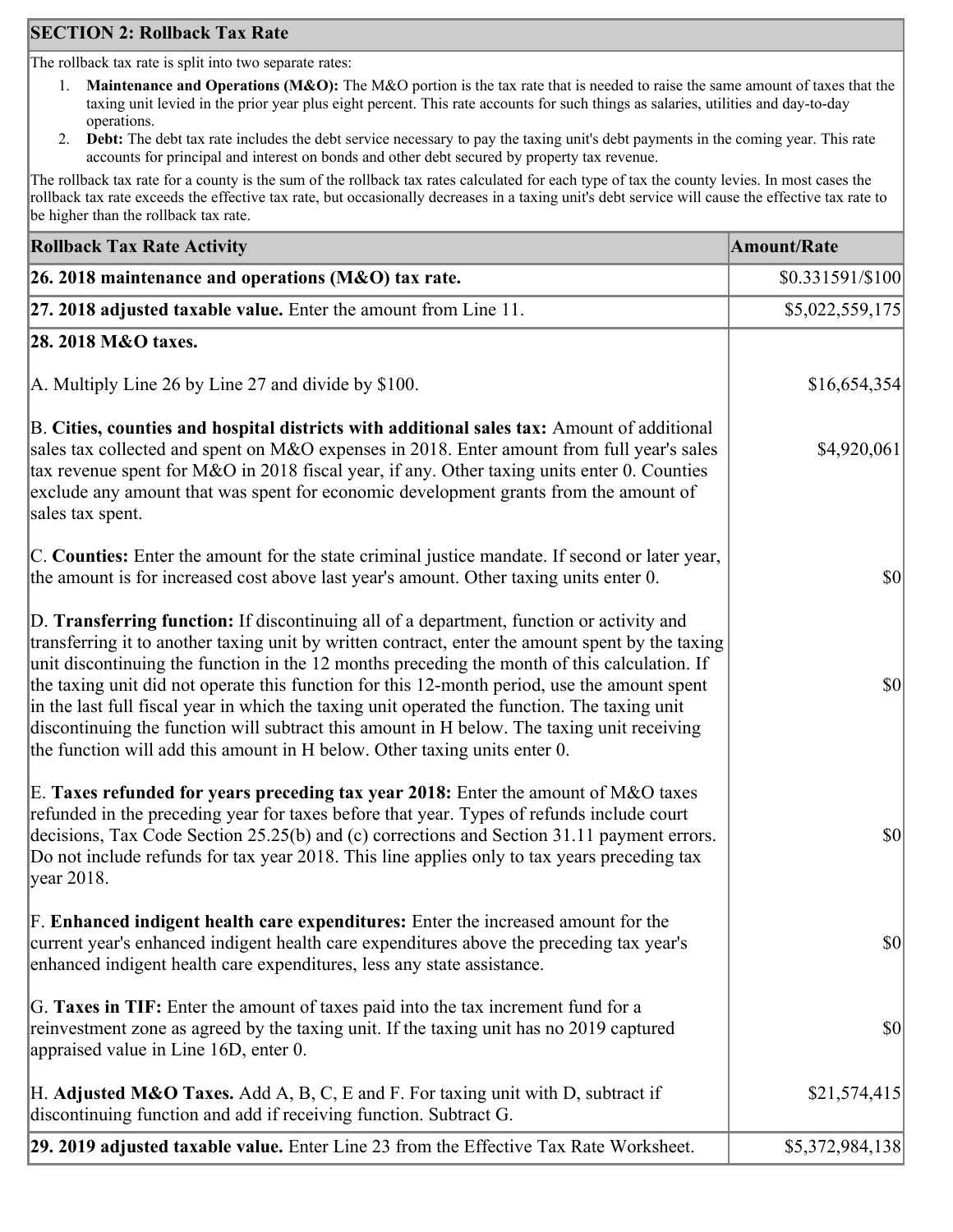| 30. 2019 effective maintenance and operations rate. Divide Line 28H by Line 29 and<br>multiply by \$100.                                                                                                                                                                                                                 | \$0.401535/\$100  |
|--------------------------------------------------------------------------------------------------------------------------------------------------------------------------------------------------------------------------------------------------------------------------------------------------------------------------|-------------------|
| $31.2019$ rollback maintenance and operation rate. Multiply Line 30 by 1.08.                                                                                                                                                                                                                                             | \$0.433657/\$100  |
| 32. Total 2019 debt to be paid with property taxes and additional sales tax revenue.<br>Debt means the interest and principal that will be paid on debts that:<br>$(1)$ are paid by property taxes,<br>$(2)$ are secured by property taxes,<br>$(3)$ are scheduled for payment over a period longer than one year and    |                   |
| $(4)$ are not classified in the taxing unit's budget as M&O expenses                                                                                                                                                                                                                                                     |                   |
| A. Debt also includes contractual payments to other taxing units that have incurred debts on<br>behalf of this taxing unit, if those debts meet the four conditions above. Include only<br>amounts that will be paid from property tax revenue. Do not include appraisal district budget<br>payments. Enter debt amount. | \$2,644,500       |
| B. Subtract unencumbered fund amount used to reduce total debt.                                                                                                                                                                                                                                                          | \$300,000         |
| C. Subtract amount paid from other resources.                                                                                                                                                                                                                                                                            |                   |
| D. Adjusted debt. Subtract B and C from A.                                                                                                                                                                                                                                                                               | \$0               |
|                                                                                                                                                                                                                                                                                                                          | \$2,344,500       |
| 33. Certified 2018 excess debt collections. Enter the amount certified by the collector.                                                                                                                                                                                                                                 | \$0               |
| 34. Adjusted 2019 debt. Subtract Line 33 from Line 32D.                                                                                                                                                                                                                                                                  | \$2,344,500       |
| 35. Certified 2019 anticipated collection rate. Enter the rate certified by the collector. If<br>the rate is 100 percent or greater, enter 100 percent.                                                                                                                                                                  | 100.00%           |
| 36. 2019 debt adjusted for collections. Divide Line 34 by Line 35                                                                                                                                                                                                                                                        | \$2,344,500       |
| 37. 2019 total taxable value. Enter the amount on Line 19.                                                                                                                                                                                                                                                               | \$5,557,320,647   |
| <b>38. 2019 debt tax rate.</b> Divide Line 36 by Line 37 and multiply by \$100.                                                                                                                                                                                                                                          | \$0.042187/\$100  |
| 39. 2019 rollback tax rate. Add Lines 31 and 38.                                                                                                                                                                                                                                                                         | \$0.475844/\$100  |
| 40. COUNTIES ONLY. Add together the rollback tax rates for each type of tax the county<br>levies. The total is the 2019 county rollback tax rate.                                                                                                                                                                        | $$0.526715/\$100$ |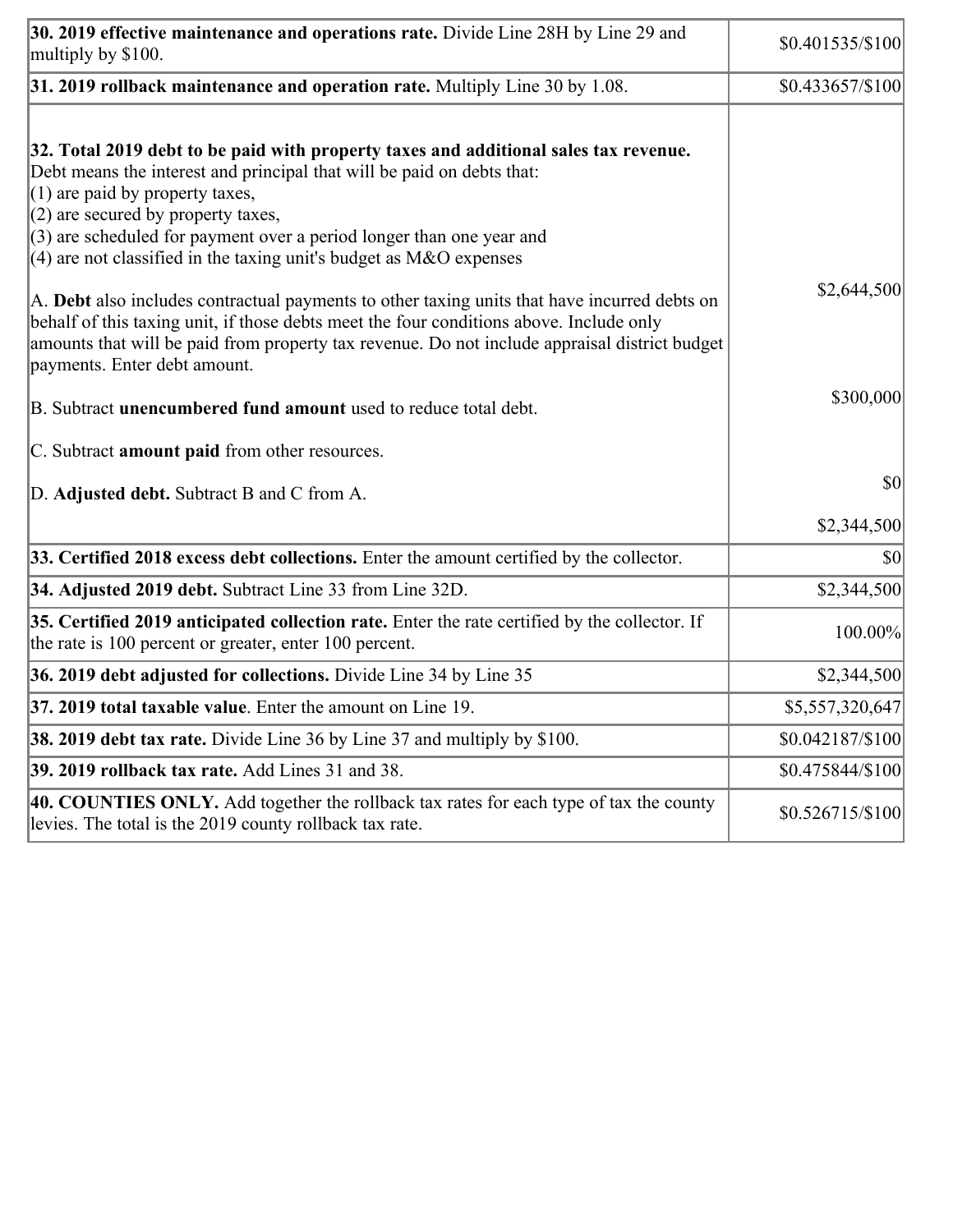# **2019 Tax Rate Calculation Worksheet** Date: 08/01/2019 08:31 AM **Taxing Units Other Than School Districts or Water Districts Hood County** \_\_\_\_\_\_\_\_\_\_\_\_\_\_\_\_\_\_\_\_\_\_\_\_\_

Taxing Unit Name **Phone** *(area code and number)* Phone *(area code and number)* 

Taxing Unit's Address, City, State, Zip Taxing Unit's Website Address

**\_\_\_\_\_\_\_\_\_\_\_\_\_\_\_\_\_\_\_\_\_\_\_\_\_\_\_\_\_\_\_\_\_\_** \_\_\_\_\_\_\_\_\_\_\_\_\_\_\_\_\_\_\_\_\_\_\_\_\_

**GENERAL INFORMATION:** Tax Code Section 26.04(c) requires an officer or employee designated by the governing body to calculate the effective tax rate and rollback tax rate for the taxing unit. These tax rates are expressed in dollars per \$100 of taxable value calculated. The calculation process starts after the chief appraiser delivers to the taxing unit the certified appraisal roll and the estimated values of properties under protest.

School districts do not use this form, but instead use Comptroller Form 50-859 Tax Rate Calculation Worksheet for School Districts.

Water districts as defined under Water Code Section 49.001(1) do not use this form, but instead use Comptroller Form 50-858 Water District Rollback Tax Rate Worksheet.

This worksheet is provided to assist taxing units in determining tax rates. The information provided in this worksheet is offered as technical assistance and not legal advice. Taxing units should consult legal counsel for interpretations of law regarding tax rate preparation and adoption.

#### **SECTION 1: Effective Tax Rate (No New Taxes) (Farm to Market/ Flood Control Fund)**

The effective tax rate enables the public to evaluate the relationship between taxes for the prior year and for the current year based on a tax rate that would produce the same amount of taxes (no new taxes) if applied to the same properties that are taxed in both years. When appraisal values increase, the effective tax rate should decrease.

The effective tax rate for a county is the sum of the effective tax rates calculated for each type of tax the county levies.

| <b>Effective Tax Rate Activity</b>                                                                                                                                                                                                                                                                                                                                                                                                                                      | <b>Amount/Rate</b> |
|-------------------------------------------------------------------------------------------------------------------------------------------------------------------------------------------------------------------------------------------------------------------------------------------------------------------------------------------------------------------------------------------------------------------------------------------------------------------------|--------------------|
| 1. 2018 total taxable value. Enter the amount of 2018 taxable value on the 2018 tax roll<br>today. Include any adjustments since last year's certification; exclude Tax Code Section<br>$[25.25(d)$ one-third over-appraisal corrections from these adjustments. This total includes the<br>taxable value of homesteads with tax ceilings (will deduct in Line 2) and the captured value<br>for tax increment financing (will deduct taxes in Line $14$ ). <sup>1</sup> | \$6,442,736,284    |
| 2. 2018 tax ceilings. Counties, cities and junior college districts. Enter 2018 total taxable<br>value of homesteads with tax ceilings. These include the homesteads of homeowners age 65<br>or older or disabled. Other taxing units enter 0. If your taxing units adopted the tax ceiling<br>provision in 2018 or a prior year for homeowners age 65 or older or disabled, use this step. <sup>2</sup>                                                                | \$1,391,073,507    |
| 3. Preliminary 2018 adjusted taxable value. Subtract Line 2 from Line 1.                                                                                                                                                                                                                                                                                                                                                                                                | \$5,051,662,777    |
| 4. 2018 total adopted tax rate.                                                                                                                                                                                                                                                                                                                                                                                                                                         | \$0.009959/\$100   |
| 5. 2018 taxable value lost because court appeals of ARB decisions reduced 2018<br>appraised value.<br>A. Original 2018 ARB values:                                                                                                                                                                                                                                                                                                                                      | \$3,201,850        |
| B. 2018 values resulting from final court decisions:                                                                                                                                                                                                                                                                                                                                                                                                                    | \$2,881,340        |
| $\vert$ C. 2018 value loss. Subtract B from A. <sup>3</sup>                                                                                                                                                                                                                                                                                                                                                                                                             | \$320,510          |
| $\vert$ 6. 2018 taxable value, adjusted for court-ordered reductions. Add Line 3 and Line 5C.                                                                                                                                                                                                                                                                                                                                                                           | \$5,051,983,287    |
| 7. 2018 taxable value of property in territory the taxing unit deannexed after Jan. 1,<br><b>2018.</b> Enter the 2018 value of property in deannexed territory. <sup>4</sup>                                                                                                                                                                                                                                                                                            | 30                 |
| 8. 2018 taxable value lost because property first qualified for an exemption in 2019.<br>Note that lowering the amount or percentage of an existing exemption does not create a new<br>exemption or reduce taxable value. If the taxing unit increased an original exemption, use                                                                                                                                                                                       |                    |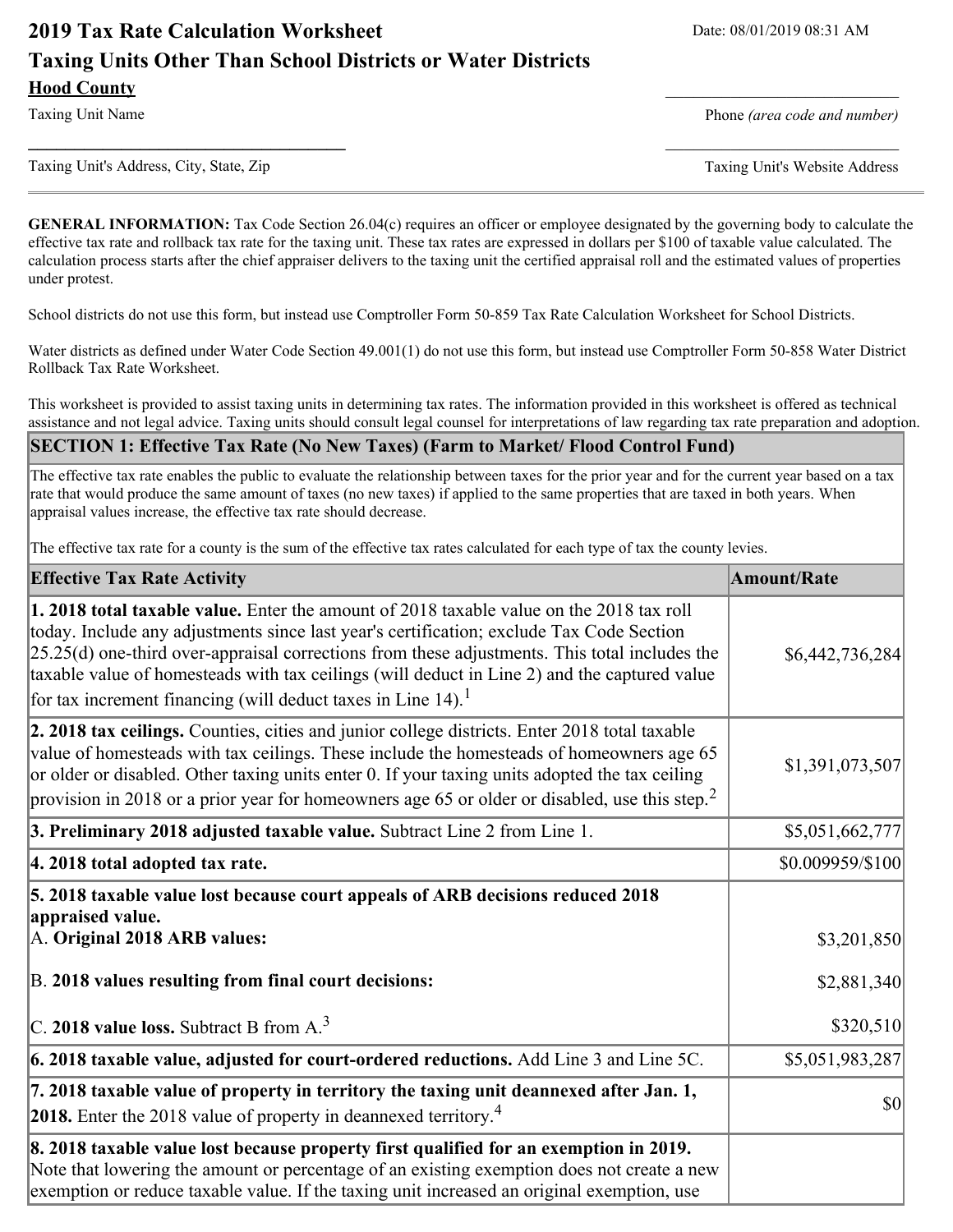| the difference between the original exempted amount and the increased exempted amount.<br>Do not include value lost due to freeport or goods-in-transit exemptions.                                                                                                                                                                                                                                                       |                  |
|---------------------------------------------------------------------------------------------------------------------------------------------------------------------------------------------------------------------------------------------------------------------------------------------------------------------------------------------------------------------------------------------------------------------------|------------------|
| A. Absolute exemptions. Use 2018 market value:                                                                                                                                                                                                                                                                                                                                                                            | \$8,352,420      |
| B. Partial exemptions. 2019 exemption amount or 2019 percentage exemption times 2018<br>value:                                                                                                                                                                                                                                                                                                                            | \$16,880,736     |
| C. Value loss. Add A and $B^5$ .                                                                                                                                                                                                                                                                                                                                                                                          | \$25,233,156     |
| 9. 2018 taxable value lost because property first qualified for agricultural appraisal (1-<br>d or 1-d-1), timber appraisal, recreational/scenic appraisal or public access airport<br>special appraisal in 2019. Use only properties that qualified in 2019 for the first time; do<br>not use properties that qualified in 2018.                                                                                         |                  |
| A. 2018 market value:                                                                                                                                                                                                                                                                                                                                                                                                     | \$5,338,430      |
| B. 2019 productivity or special appraised value:                                                                                                                                                                                                                                                                                                                                                                          | \$529,210        |
| C. Value loss. Subtract B from $A6$                                                                                                                                                                                                                                                                                                                                                                                       | \$4,809,220      |
| 10. Total adjustments for lost value. Add lines 7, 8C and 9C.                                                                                                                                                                                                                                                                                                                                                             | \$30,042,376     |
| 11. 2018 adjusted taxable value. Subtract Line 10 from Line 6.                                                                                                                                                                                                                                                                                                                                                            | \$5,021,940,911] |
| 12. Adjusted 2018 taxes. Multiply Line 4 by Line 11 and divide by \$100.                                                                                                                                                                                                                                                                                                                                                  | \$500,135        |
| 13. Taxes refunded for tax years preceding tax year 2018. Enter the amount of taxes<br>refunded by the taxing unit for tax years preceding tax year 2018. Types of refunds include<br>court decisions, Tax Code Section 25.25(b) and (c) corrections and Tax Code Section 31.11<br>payment errors. Do not include refunds for tax year 2018. This line applies only to tax years<br>preceding tax year 2018. <sup>7</sup> | 30               |
| 14. Taxes in tax increment financing (TIF) for tax year 2018. Enter the amount of taxes<br>paid into the tax increment fund for a reinvestment zone as agreed by the taxing unit. If the<br>taxing unit has no 2019 captured appraised value in Line 16D, enter $0.8$                                                                                                                                                     | $ 10\rangle$     |
| 15. Adjusted 2018 taxes with refunds and TIF adjustment. Add Lines 12 and 13, subtract<br>Line $14.9$                                                                                                                                                                                                                                                                                                                     | \$500,135        |
| 16. Total 2019 taxable value on the 2019 certified appraisal roll today. This value<br>includes only certified values and includes the total taxable value of homesteads with tax<br>ceilings (will deduct in Line 18). These homesteads include homeowners age 65 or older or<br>disabled. $10$                                                                                                                          |                  |
| A. Certified values:                                                                                                                                                                                                                                                                                                                                                                                                      | \$7,066,334,261  |
| B. Counties: Include railroad rolling stock values certified by the Comptroller's office:                                                                                                                                                                                                                                                                                                                                 | \$0              |
| C. Pollution control and energy storage system exemption: Deduct the value of property<br>exempted for the current tax year for the first time as pollution control or energy storage<br>system property:                                                                                                                                                                                                                 | \$1,873,534      |
| D. Tax increment financing: Deduct the 2019 captured appraised value of property taxable<br>by a taxing unit in a tax increment financing zone for which the 2019 taxes will be deposited<br>into the tax increment fund. Do not include any new property value that will be included in                                                                                                                                  | \$0              |
| Line 21 below. <sup>11</sup>                                                                                                                                                                                                                                                                                                                                                                                              | \$7,064,460,727  |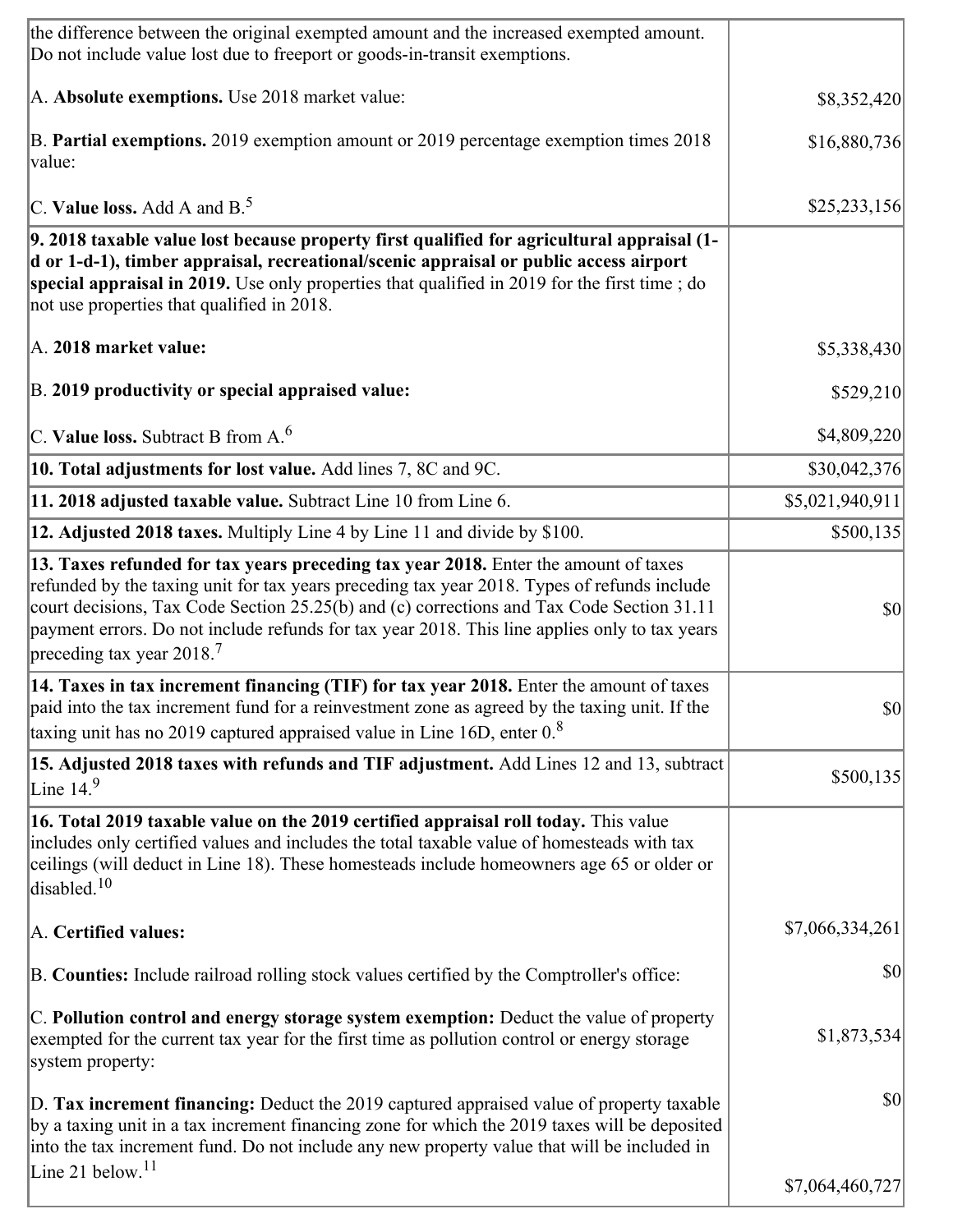| <b>E. Total 2019 value.</b> Add A and B, then subtract C and D.                                                                                                                                                                                                                                                                                                                                                                                                                                                                                                                                                                                                    |                  |
|--------------------------------------------------------------------------------------------------------------------------------------------------------------------------------------------------------------------------------------------------------------------------------------------------------------------------------------------------------------------------------------------------------------------------------------------------------------------------------------------------------------------------------------------------------------------------------------------------------------------------------------------------------------------|------------------|
| $ 17$ . Total value of properties under protest or not included on certified appraisal roll. <sup>12</sup>                                                                                                                                                                                                                                                                                                                                                                                                                                                                                                                                                         |                  |
| A. 2019 taxable value of properties under protest. The chief appraiser certifies a list of<br>properties still under ARB protest. The list shows the appraisal district's value and the<br>taxpayer's claimed value, if any, or an estimate of the value if the taxpayer wins. For each of<br>the properties under protest, use the lowest of these values. Enter the total value. <sup>13</sup>                                                                                                                                                                                                                                                                   | \$89,658,454     |
| B. 2019 value of properties not under protest or included on certified appraisal roll.<br>The chief appraiser gives taxing units a list of those taxable properties that the chief<br>appraiser knows about, but are not included in the appraisal roll certification. These<br>properties also are not on the list of properties that are still under protest. On this list of<br>properties, the chief appraiser includes the market value, appraised value and exemptions for<br>the preceding year and a reasonable estimate of the market value, appraised value and<br>exemptions for the current year. Use the lower market, appraised or taxable value (as | \$0              |
| appropriate). Enter the total value. <sup>14</sup>                                                                                                                                                                                                                                                                                                                                                                                                                                                                                                                                                                                                                 | \$89,658,454     |
| C. Total value under protest or not certified: Add A and B.                                                                                                                                                                                                                                                                                                                                                                                                                                                                                                                                                                                                        |                  |
| 18. 2019 tax ceilings. Counties, cities and junior colleges enter 2019 total taxable value of<br>homesteads with tax ceilings. These include the homesteads of homeowners age 65 or older<br>or disabled. Other taxing units enter 0. If your taxing units adopted the tax ceiling provision<br>in 2018 or a prior year for homeowners age 65 or older or disabled, use this step. <sup>15</sup>                                                                                                                                                                                                                                                                   | \$1,597,950,828  |
| 19. 2019 total taxable value. Add Lines 16E and 17C. Subtract Line 18.                                                                                                                                                                                                                                                                                                                                                                                                                                                                                                                                                                                             | \$5,556,168,353  |
| 20. Total 2019 taxable value of properties in territory annexed after Jan. 1, 2018.<br>Include both real and personal property. Enter the 2019 value of property in territory<br>$\frac{16}{2}$                                                                                                                                                                                                                                                                                                                                                                                                                                                                    | \$0              |
| 21. Total 2019 taxable value of new improvements and new personal property located<br>in new improvements. New means the item was not on the appraisal roll in 2018. An<br>improvement is a building, structure, fixture or fence erected on or affixed to land. New<br>additions to existing improvements may be included if the appraised value can be<br>determined. New personal property in a new improvement must have been brought into the<br>taxing unit after Jan. 1, 2018, and be located in a new improvement. New improvements do<br>include property on which a tax abatement agreement has expired for $2019$ . <sup>17</sup>                       | \$184,336,509    |
| 22. Total adjustments to the 2019 taxable value. Add Lines 20 and 21.                                                                                                                                                                                                                                                                                                                                                                                                                                                                                                                                                                                              | \$184,336,509    |
| 23. 2019 adjusted taxable value. Subtract Line 22 from Line 19.                                                                                                                                                                                                                                                                                                                                                                                                                                                                                                                                                                                                    | \$5,371,831,844  |
| 24. 2019 effective tax rate. Divide Line 15 by Line 23 and multiply by \$100. <sup>18</sup>                                                                                                                                                                                                                                                                                                                                                                                                                                                                                                                                                                        | \$0.009310/\$100 |
| 25. COUNTIES ONLY. Add together the effective tax rates for each type of tax the county<br>levies. The total is the 2019 county effective tax rate. <sup>19</sup>                                                                                                                                                                                                                                                                                                                                                                                                                                                                                                  | \$0.400168/\$100 |
|                                                                                                                                                                                                                                                                                                                                                                                                                                                                                                                                                                                                                                                                    |                  |

- <sup>1</sup>Tex. Tax Code Section 26.012(14) <sup>9</sup>Tex. Tax Code Section 26.012(13) <sup>9</sup>Tex. Tax Code Section 26.012 <sup>2</sup>Tex. Tax Code Section 26.012(14)<br><sup>3</sup>Tex. Tax Code Section 26.012(13)
	-
	-
- <sup>3</sup>Tex. Tax Code Section 26.012(13) <sup>11</sup>Tex. Tax Code Section 26.03(c) <sup>4</sup>Tex. Tax Code Section 26.01(c)
- <sup>4</sup>Tex. Tax Code Section 26.012(15) <sup>12</sup>Tex. Tax Code Section 26.01(c) and (d)<br><sup>5</sup>Tex. Tax Code Section 26.012(15) <sup>13</sup>Tex. Tax Code Section 26.01(c)
	- <sup>13</sup>Tex. Tax Code Section 26.01(c) <sup>14</sup>Tex. Tax Code Section 26.01(d)
- <sup>6</sup>Tex. Tax Code Section 26.012(15)<br><sup>7</sup>Tex. Tax Code Section 26.012(13)
- 
- 
- <sup>7</sup>Tex. Tax Code Section 26.012(13) <sup>15</sup>Tex. Tax Code Section 26.012(6)<br><sup>8</sup>Tex. Tax Code Section 26.03(c) <sup>16</sup>Tex. Tax Code Section 26.012(17)
	- $16$ Tex. Tax Code Section 26.012(17)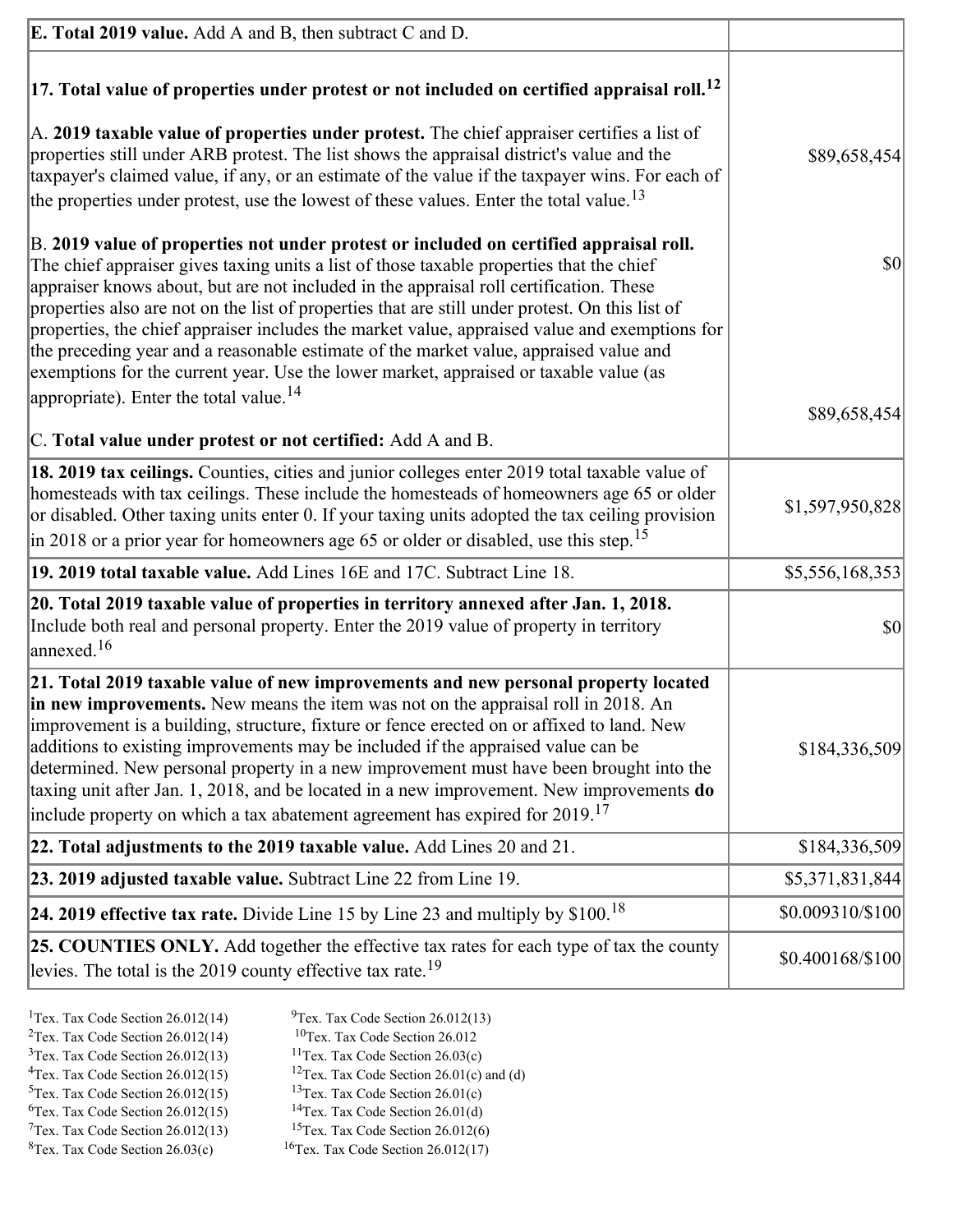## **SECTION 2: Rollback Tax Rate (Farm to Market/Flood Control Fund)**

The rollback tax rate is split into two separate rates:

- 1. **Maintenance and Operations (M&O):** The M&O portion is the tax rate that is needed to raise the same amount of taxes that the taxing unit levied in the prior year plus eight percent. This rate accounts for such things as salaries, utilities and day-to-day operations.
- 2. **Debt:** The debt tax rate includes the debt service necessary to pay the taxing unit's debt payments in the coming year. This rate accounts for principal and interest on bonds and other debt secured by property tax revenue.

The rollback tax rate for a county is the sum of the rollback tax rates calculated for each type of tax the county levies. In most cases the rollback tax rate exceeds the effective tax rate, but occasionally decreases in a taxing unit's debt service will cause the effective tax rate to be higher than the rollback tax rate.

| <b>Rollback Tax Rate Activity</b>                                                                                                                                                                                                                                                                                                                                                                                                                                                                                                                                                                                                                                              | <b>Amount/Rate</b> |
|--------------------------------------------------------------------------------------------------------------------------------------------------------------------------------------------------------------------------------------------------------------------------------------------------------------------------------------------------------------------------------------------------------------------------------------------------------------------------------------------------------------------------------------------------------------------------------------------------------------------------------------------------------------------------------|--------------------|
| 26. 2018 maintenance and operations ( $M&O$ ) tax rate.                                                                                                                                                                                                                                                                                                                                                                                                                                                                                                                                                                                                                        | \$0.009959/\$100   |
| $ 27.2018$ adjusted taxable value. Enter the amount from Line 11.                                                                                                                                                                                                                                                                                                                                                                                                                                                                                                                                                                                                              | \$5,021,940,911    |
| 28. 2018 M&O taxes.                                                                                                                                                                                                                                                                                                                                                                                                                                                                                                                                                                                                                                                            |                    |
| A. Multiply Line 26 by Line 27 and divide by $$100$ .                                                                                                                                                                                                                                                                                                                                                                                                                                                                                                                                                                                                                          | \$500,135          |
| B. Cities, counties and hospital districts with additional sales tax: Amount of additional<br>sales tax collected and spent on M&O expenses in 2018. Enter amount from full year's sales<br>tax revenue spent for M&O in 2018 fiscal year, if any. Other taxing units enter 0. Counties<br>exclude any amount that was spent for economic development grants from the amount of<br>sales tax spent.                                                                                                                                                                                                                                                                            | <b>\$0</b>         |
| C. Counties: Enter the amount for the state criminal justice mandate. If second or later year,<br>the amount is for increased cost above last year's amount. Other taxing units enter 0.                                                                                                                                                                                                                                                                                                                                                                                                                                                                                       | $ 10\rangle$       |
| <b>D. Transferring function:</b> If discontinuing all of a department, function or activity and<br>transferring it to another taxing unit by written contract, enter the amount spent by the taxing<br>unit discontinuing the function in the 12 months preceding the month of this calculation. If<br>the taxing unit did not operate this function for this 12-month period, use the amount spent<br>in the last full fiscal year in which the taxing unit operated the function. The taxing unit<br>discontinuing the function will subtract this amount in H below. The taxing unit receiving<br>the function will add this amount in H below. Other taxing units enter 0. | $ 10\rangle$       |
| E. Taxes refunded for years preceding tax year 2018: Enter the amount of M&O taxes<br>refunded in the preceding year for taxes before that year. Types of refunds include court<br>decisions, Tax Code Section 25.25(b) and (c) corrections and Tax Code Section 31.11<br>payment errors. Do not include refunds for tax year 2018. This line applies only to tax years<br>preceding tax year 2018.                                                                                                                                                                                                                                                                            | $ 10\rangle$       |
| <b>F. Enhanced indigent health care expenditures:</b> Enter the increased amount for the<br>current year's enhanced indigent health care expenditures above the preceding tax year's<br>enhanced indigent health care expenditures, less any state assistance.                                                                                                                                                                                                                                                                                                                                                                                                                 | <b>\$0</b>         |
| <b>G. Taxes in TIF:</b> Enter the amount of taxes paid into the tax increment fund for a<br>reinvestment zone as agreed by the taxing taxing unit. If the taxing unit has no 2019<br>captured appraised value in Line 16D, enter 0.                                                                                                                                                                                                                                                                                                                                                                                                                                            | $ 10\rangle$       |
| <b>H. Adjusted M&amp;O Taxes.</b> Add A, B, C, E and F. For taxing unit with D, subtract if<br>discontinuing function and add if receiving function. Subtract G.                                                                                                                                                                                                                                                                                                                                                                                                                                                                                                               | \$500,135          |
| 29. 2019 adjusted taxable value. Enter Line 23 from the Effective Tax Rate Worksheet.                                                                                                                                                                                                                                                                                                                                                                                                                                                                                                                                                                                          | \$5,371,831,844    |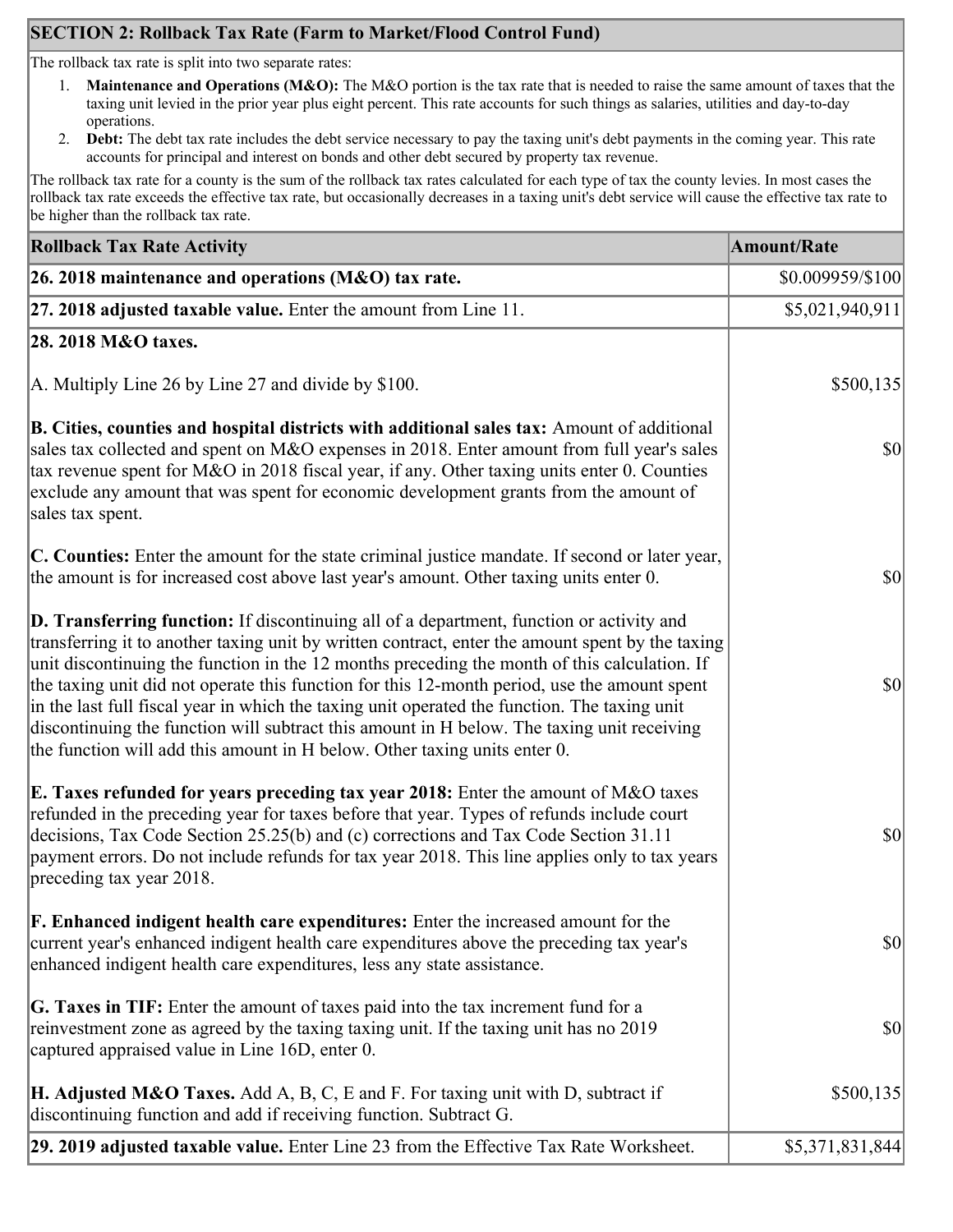| 30. 2019 effective maintenance and operations rate. Divide Line 28H by Line 29 and<br>multiply by \$100.                                                                                                                                                                                                                                                                                      | \$0.009310/\$100  |
|-----------------------------------------------------------------------------------------------------------------------------------------------------------------------------------------------------------------------------------------------------------------------------------------------------------------------------------------------------------------------------------------------|-------------------|
| $31.2019$ rollback maintenance and operation rate. Multiply Line 30 by 1.08.                                                                                                                                                                                                                                                                                                                  | \$0.010054/\$100  |
| 32. Total 2019 debt to be paid with property taxes and additional sales tax revenue.<br>Debt means the interest and principal that will be paid on debts that:<br>$(1)$ are paid by property taxes,<br>$(2)$ are secured by property taxes,<br>$(3)$ are scheduled for payment over a period longer than one year and<br>$(4)$ are not classified in the taxing unit's budget as M&O expenses |                   |
| A. Debt also includes contractual payments to other taxing units that have incurred debts on<br>behalf of this taxing unit, if those debts meet the four conditions above. Include only<br>amounts that will be paid from property tax revenue. Do not include appraisal district budget<br>payments. Enter debt amount.                                                                      | $ 10\rangle$      |
| B. Subtract <b>unencumbered fund amount</b> used to reduce total debt.                                                                                                                                                                                                                                                                                                                        | $ 10\rangle$      |
| C. Subtract <b>amount paid</b> from other resources.                                                                                                                                                                                                                                                                                                                                          |                   |
| D. Adjusted debt. Subtract B and C from A.                                                                                                                                                                                                                                                                                                                                                    | $ 10\rangle$      |
|                                                                                                                                                                                                                                                                                                                                                                                               | $ 10\rangle$      |
| 33. Certified 2018 excess debt collections. Enter the amount certified by the collector.                                                                                                                                                                                                                                                                                                      | $ 10\rangle$      |
| 34. Adjusted 2019 debt. Subtract Line 33 from Line 32D.                                                                                                                                                                                                                                                                                                                                       | \$0               |
| 35. Certified 2019 anticipated collection rate. Enter the rate certified by the collector. If<br>the rate is 100 percent or greater, enter 100 percent.                                                                                                                                                                                                                                       | 100.00%           |
| 36. 2019 debt adjusted for collections. Divide Line 34 by Line 35                                                                                                                                                                                                                                                                                                                             | $ 10\rangle$      |
| 37. 2019 total taxable value. Enter the amount on Line 19.                                                                                                                                                                                                                                                                                                                                    | \$5,556,168,353   |
| <b>38. 2019 debt tax rate.</b> Divide Line 36 by Line 37 and multiply by \$100.                                                                                                                                                                                                                                                                                                               | \$0.000000/\$100  |
| 39. 2019 rollback tax rate. Add Lines 31 and 38.                                                                                                                                                                                                                                                                                                                                              | \$0.010054/\$100  |
| 40. COUNTIES ONLY. Add together the rollback tax rates for each type of tax the county<br>levies. The total is the 2019 county rollback tax rate.                                                                                                                                                                                                                                             | $$0.526715/\$100$ |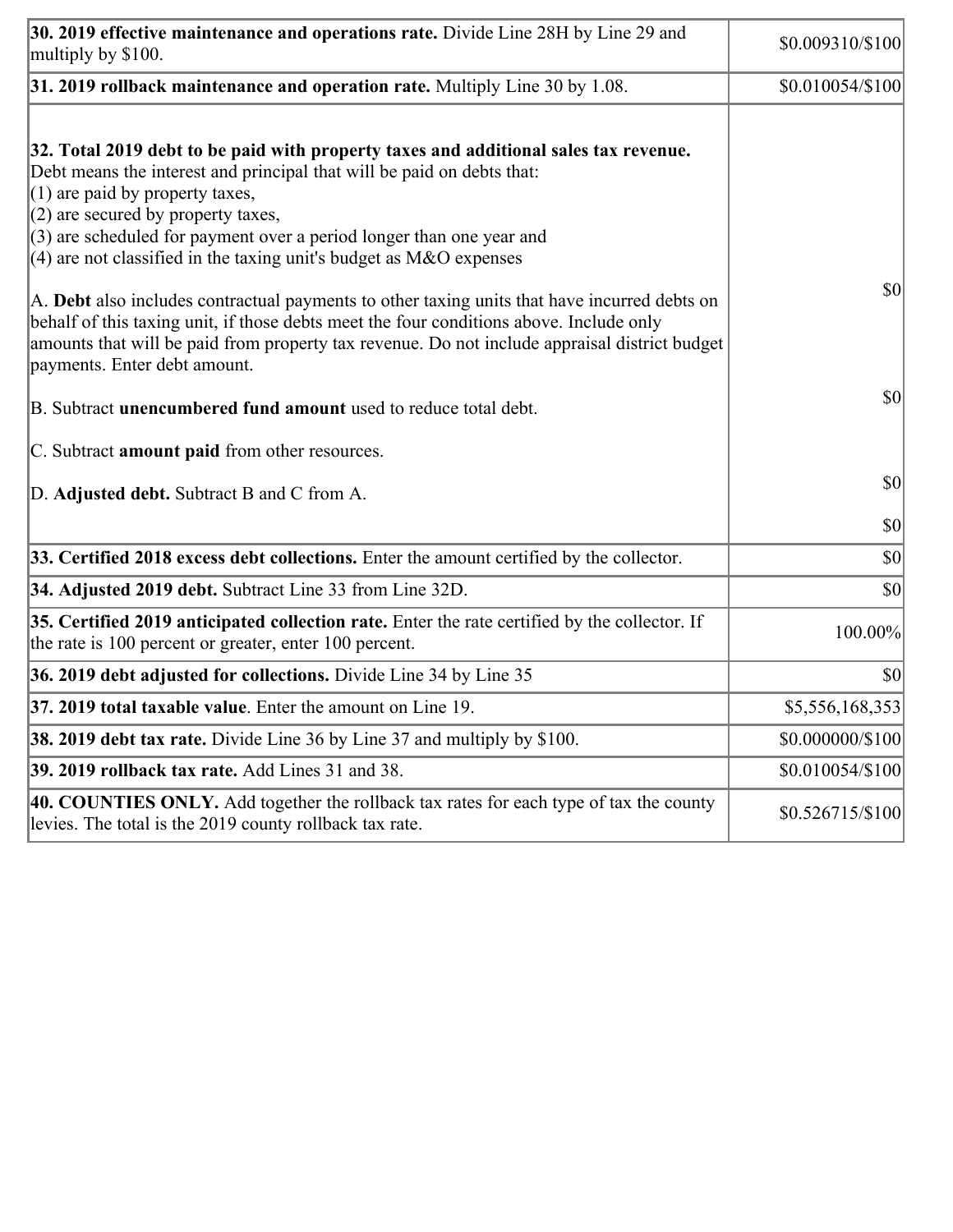# **2019 Tax Rate Calculation Worksheet** Date: 08/01/2019 08:31 AM **Taxing Units Other Than School Districts or Water Districts Hood County** \_\_\_\_\_\_\_\_\_\_\_\_\_\_\_\_\_\_\_\_\_\_\_\_\_

Taxing Unit Name **Phone** *(area code and number)* Phone *(area code and number)* 

Taxing Unit's Address, City, State, Zip Taxing Unit's Website Address

**\_\_\_\_\_\_\_\_\_\_\_\_\_\_\_\_\_\_\_\_\_\_\_\_\_\_\_\_\_\_\_\_\_\_** \_\_\_\_\_\_\_\_\_\_\_\_\_\_\_\_\_\_\_\_\_\_\_\_\_

**GENERAL INFORMATION:** Tax Code Section 26.04(c) requires an officer or employee designated by the governing body to calculate the effective tax rate and rollback tax rate for the taxing unit. These tax rates are expressed in dollars per \$100 of taxable value calculated. The calculation process starts afterthe chief appraiser delivers to the taxing unit the certified appraisal roll and the estimated values of properties under protest.

School districts do not use this form, but instead use Comptroller Form 50-859 Tax Rate Calculation Worksheet for School Districts.

Water districts as defined under Water Code Section 49.001(1) do not use this form, but instead use Comptroller Form 50-858 Water District Rollback Tax Rate Worksheet.

This worksheet is provided to assist taxing units in determining tax rates. The information provided in this worksheet is offered as technical assistance and not legal advice. Taxing units should consult legal counsel for interpretations of law regarding tax rate preparation and adoption.

**SECTION 1: Effective Tax Rate (No New Taxes) (Special Road & Bridge Fund)**

The effective tax rate enables the public to evaluate the relationship between taxes for the prior year and for the current year based on a tax rate that would produce the same amount of taxes (no new taxes) if applied to the same properties that are taxed in both years. When appraisal values increase, the effective tax rate should decrease.

The effective tax rate for a county is the sum of the effective tax rates calculated for each type of tax the county levies.

| <b>Effective Tax Rate Activity</b>                                                                                                                                                                                                                                                                                                                                                                                                                                     | <b>Amount/Rate</b>                  |
|------------------------------------------------------------------------------------------------------------------------------------------------------------------------------------------------------------------------------------------------------------------------------------------------------------------------------------------------------------------------------------------------------------------------------------------------------------------------|-------------------------------------|
| <b>1. 2018 total taxable value.</b> Enter the amount of 2018 taxable value on the 2018 tax roll<br>today. Include any adjustments since last year's certification; exclude Tax Code Section<br>$[25.25(d)$ one-third over-appraisal corrections from these adjustments. This total includes the<br>taxable value of homesteads with tax ceilings (will deduct in Line 2) and the captured value<br>for tax increment financing (will deduct taxes in Line 14). $^{20}$ | \$6,516,312,044                     |
| 2. 2018 tax ceilings. Counties, cities and junior college districts. Enter 2018 total taxable<br>value of homesteads with tax ceilings. These include the homesteads of homeowners age 65<br>or older or disabled. Other taxing units enter 0. If your taxing units adopted the tax ceiling<br>provision in 2018 or a prior year for homeowners age 65 or older or disabled, use this step. <sup>2</sup>                                                               | \$1,471,653,672                     |
| 3. Preliminary 2018 adjusted taxable value. Subtract Line 2 from Line 1.                                                                                                                                                                                                                                                                                                                                                                                               | \$5,044,658,372                     |
| 4. 2018 total adopted tax rate.                                                                                                                                                                                                                                                                                                                                                                                                                                        | $$0.040361/\$100$                   |
| 5. 2018 taxable value lost because court appeals of ARB decisions reduced 2018<br>appraised value.<br>A. Original 2018 ARB Values:                                                                                                                                                                                                                                                                                                                                     | \$3,201,850                         |
| B. 2018 values resulting from final court decisions:                                                                                                                                                                                                                                                                                                                                                                                                                   | \$2,881,340                         |
| C. 2018 value loss. Subtract B from A. <sup>3</sup>                                                                                                                                                                                                                                                                                                                                                                                                                    | \$320,510                           |
| 6. 2018 taxable value, adjusted for court-ordered reductions. Add Line 3 and Line 5C.                                                                                                                                                                                                                                                                                                                                                                                  | \$5,044,978,882                     |
| 7. 2018 taxable value of property in territory the taxing unit deannexed after Jan. 1,<br><b>2018.</b> Enter the 2018 value of property in deannexed territory. <sup>4</sup>                                                                                                                                                                                                                                                                                           | $\vert \mathbf{S} \mathbf{0} \vert$ |
| 8. 2018 taxable value lost because property first qualified for an exemption in 2019.<br>Note that lowering the amount or percentage of an existing exemption does not create a new<br>exemption or reduce taxable value. If the taxing unit increased an original exemption, use                                                                                                                                                                                      |                                     |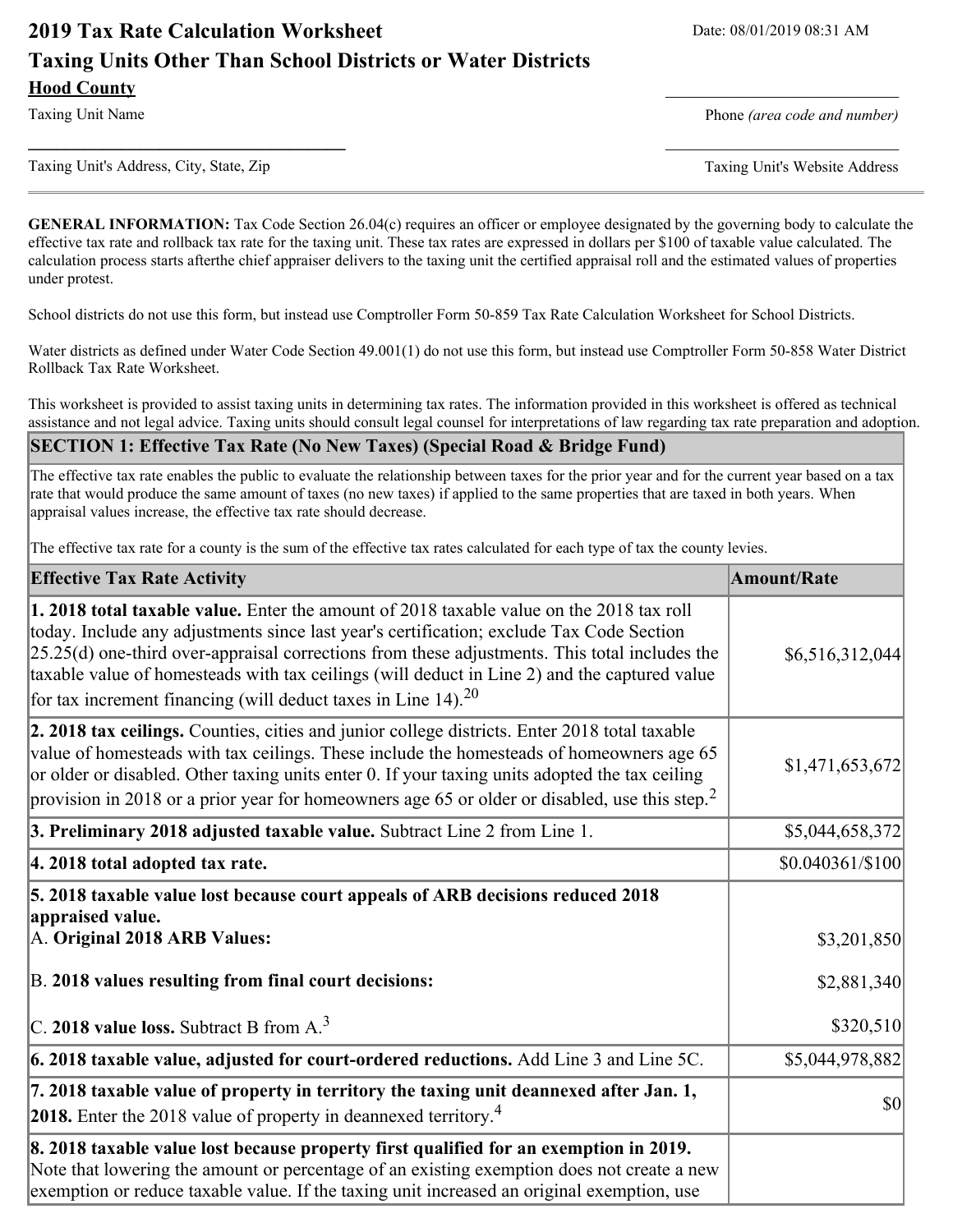| the difference between the original exempted amount and the increased exempted amount.<br>Do not include value lost due to freeport or goods-in-transit exemptions.                                                                                                                                                                                                                                      |                 |
|----------------------------------------------------------------------------------------------------------------------------------------------------------------------------------------------------------------------------------------------------------------------------------------------------------------------------------------------------------------------------------------------------------|-----------------|
| A. Absolute exemptions. Use 2018 market value:                                                                                                                                                                                                                                                                                                                                                           | \$8,352,420     |
| B. Partial exemptions. 2019 exemption amount or 2019 percentage exemption times 2018<br>value:                                                                                                                                                                                                                                                                                                           | \$9,688,712     |
| C. Value loss. Add A and $B^5$ .                                                                                                                                                                                                                                                                                                                                                                         | \$18,041,132    |
| 9. 2018 taxable value lost because property first qualified for agricultural appraisal (1-<br>d or 1-d-1), timber appraisal, recreational/scenic appraisal or public access airport<br>special appraisal in 2019. Use only properties that qualified in 2019 for the first time; do<br>not use properties that qualified in 2018.                                                                        |                 |
| A. 2018 market value:                                                                                                                                                                                                                                                                                                                                                                                    | \$5,338,430     |
| B. 2019 productivity or special appraised value:                                                                                                                                                                                                                                                                                                                                                         | \$529,210       |
| C. Value loss. Subtract B from $A6$                                                                                                                                                                                                                                                                                                                                                                      | \$4,809,220     |
| 10. Total adjustments for lost value. Add lines 7, 8C and 9C.                                                                                                                                                                                                                                                                                                                                            | \$22,850,352    |
| 11. 2018 adjusted taxable value. Subtract Line 10 from Line 6.                                                                                                                                                                                                                                                                                                                                           | \$5,022,128,530 |
| 12. Adjusted 2018 taxes. Multiply Line 4 by Line 11 and divide by \$100.                                                                                                                                                                                                                                                                                                                                 | \$2,026,981     |
| 13. Taxes refunded for years preceding tax year 2018. Enter the amount of taxes refunded<br>by the taxing unit for tax years preceding tax year 2018. Types of refunds include court<br>decisions, Tax Code Section 25.25(b) and (c) corrections and Tax Code Section 31.11<br>payment errors. Do not include refunds for tax year 2018. This line applies only to tax years<br>preceding tax year 2018. | $ 10\rangle$    |
| 14. Taxes in tax increment financing (TIF) for tax year 2018. Enter the amount of taxes<br>paid into the tax increment fund for a reinvestment zone as agreed by the taxing unit. If the<br>taxing unit has no 2019 captured appraised value in Line 16D, enter $08$                                                                                                                                     | $ 10\rangle$    |
| [15. Adjusted 2018 taxes with refunds and TIF adjustment. Add Lines 12 and 13, subtract<br>Line $14.9$                                                                                                                                                                                                                                                                                                   | \$2,026,981     |
| 16. Total 2019 taxable value on the 2019 certified appraisal roll today. This value<br>includes only certified values and includes the total taxable value of homesteads with tax<br>ceilings (will deduct in Line 18). These homesteads include homeowners age 65 or older or<br>disabled. <sup>10</sup>                                                                                                |                 |
| A. Certified values:                                                                                                                                                                                                                                                                                                                                                                                     | \$7,142,395,268 |
| B. Counties: Include railroad rolling stock values certified by the Comptroller's office:                                                                                                                                                                                                                                                                                                                | \$0             |
| C. Pollution control and energy storage system exemption: Deduct the value of property<br>exempted for the current tax year for the first time as pollution control or energy storage<br>system property:                                                                                                                                                                                                | \$2,210,714     |
| D. Tax increment financing: Deduct the 2019 captured appraised value of property taxable<br>by a taxing unit in a tax increment financing zone for which the 2019 taxes will be deposited<br>into the tax increment fund. Do not include any new property value that will be included in                                                                                                                 | $ 10\rangle$    |
| Line 21 below. $11$                                                                                                                                                                                                                                                                                                                                                                                      | \$7,140,184,554 |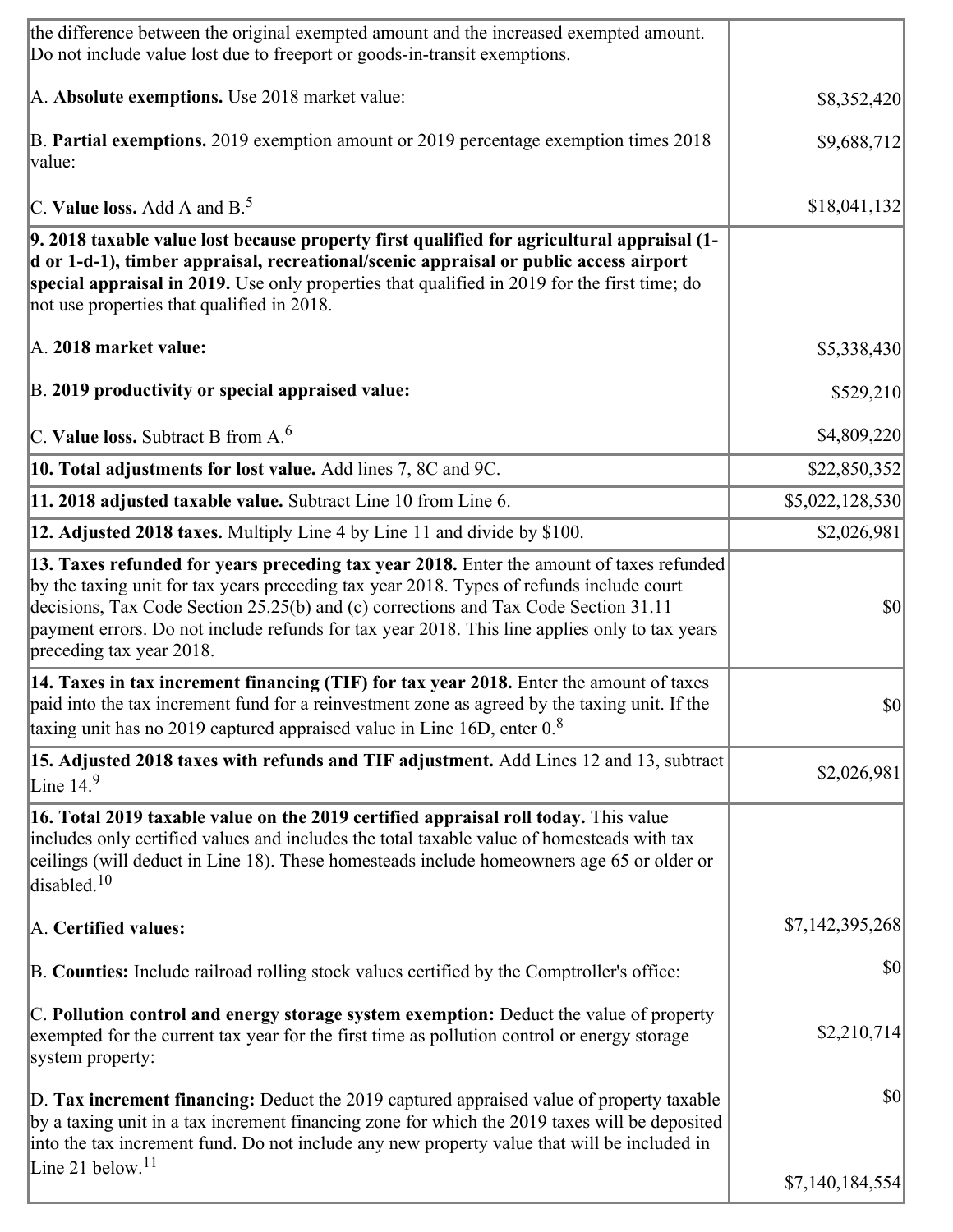| E. Total 2019 value. Add A and B, then subtract C and D.                                                                                                                                                                                                                                                                                                                                                                                                                                                                                                                                                                                                           |                  |
|--------------------------------------------------------------------------------------------------------------------------------------------------------------------------------------------------------------------------------------------------------------------------------------------------------------------------------------------------------------------------------------------------------------------------------------------------------------------------------------------------------------------------------------------------------------------------------------------------------------------------------------------------------------------|------------------|
| $ 17$ . Total value of properties under protest or not included on certified appraisal roll. <sup>12</sup>                                                                                                                                                                                                                                                                                                                                                                                                                                                                                                                                                         |                  |
| A. 2019 taxable value of properties under protest. The chief appraiser certifies a list of<br>properties still under ARB protest. The list shows the appraisal district's value and the<br>taxpayer's claimed value, if any, or an estimate of the value if the taxpayer wins. For each of<br>the properties under protest, use the lowest of these values. Enter the total value. <sup>13</sup>                                                                                                                                                                                                                                                                   | \$89,658,454     |
| B. 2019 value of properties not under protest or included on certified appraisal roll.<br>The chief appraiser gives taxing units a list of those taxable properties that the chief<br>appraiser knows about, but are not included in the appraisal roll certification. These<br>properties also are not on the list of properties that are still under protest. On this list of<br>properties, the chief appraiser includes the market value, appraised value and exemptions for<br>the preceding year and a reasonable estimate of the market value, appraised value and<br>exemptions for the current year. Use the lower market, appraised or taxable value (as | \$0              |
| appropriate). Enter the total value. <sup>14</sup>                                                                                                                                                                                                                                                                                                                                                                                                                                                                                                                                                                                                                 | \$89,658,454     |
| C. Total value under protest or not certified. Add A and B.                                                                                                                                                                                                                                                                                                                                                                                                                                                                                                                                                                                                        |                  |
| 18. 2019 tax ceilings. Counties, cities and junior colleges enter 2019 total taxable value of<br>homesteads with tax ceilings. These include the homesteads of homeowners age 65 or older<br>or disabled. Other taxing units enter 0. If your taxing units adopted the tax ceiling provision<br>in 2018 or a prior year for homeowners age 65 or older or disabled, use this step. <sup>15</sup>                                                                                                                                                                                                                                                                   | \$1,682,250,942  |
| 19. 2019 total taxable value. Add Lines 16E and 17C. Subtract Line 18.                                                                                                                                                                                                                                                                                                                                                                                                                                                                                                                                                                                             | \$5,547,592,066  |
| 20. Total 2019 taxable value of properties in territory annexed after Jan. 1, 2018.<br>Include both real and personal property. Enter the 2019 value of property in territory<br>$\frac{16}{2}$                                                                                                                                                                                                                                                                                                                                                                                                                                                                    | \$0              |
| 21. Total 2019 taxable value of new improvements and new personal property located<br>in new improvements. New means the item was not on the appraisal roll in 2018. An<br>improvement is a building, structure, fixture or fence erected on or affixed to land. New<br>additions to existing improvements may be included if the appraised value can be<br>determined. New personal property in a new improvement must have been brought into the<br>taxing unit after Jan. 1, 2018, and be located in a new improvement. New improvements do<br>include property on which a tax abatement agreement has expired for $2019$ . <sup>17</sup>                       | \$184,484,190    |
| 22. Total adjustments to the 2019 taxable value. Add Lines 20 and 21.                                                                                                                                                                                                                                                                                                                                                                                                                                                                                                                                                                                              | \$184,484,190    |
| 23. 2019 adjusted taxable value. Subtract Line 22 from Line 19.                                                                                                                                                                                                                                                                                                                                                                                                                                                                                                                                                                                                    | \$5,363,107,876  |
| <b>24. 2019 effective tax rate.</b> Divide Line 15 by Line 23 and multiply by $$100$ . <sup>18</sup>                                                                                                                                                                                                                                                                                                                                                                                                                                                                                                                                                               | \$0.037794/\$100 |
| <b>25. COUNTIES ONLY.</b> Add together the effective tax rates for each type of tax the county<br>levies. The total is the 2019 county effective tax rate. <sup>19</sup>                                                                                                                                                                                                                                                                                                                                                                                                                                                                                           | \$0.400168/\$100 |
|                                                                                                                                                                                                                                                                                                                                                                                                                                                                                                                                                                                                                                                                    |                  |

- <sup>1</sup>Tex. Tax Code Section 26.012(14) <sup>9</sup>Tex. Tax Code Section 26.012(13) <sup>9</sup>Tex. Tax Code Section 26.012 <sup>2</sup>Tex. Tax Code Section 26.012(14)<br><sup>3</sup>Tex. Tax Code Section 26.012(13)
	-
	-
- <sup>3</sup>Tex. Tax Code Section 26.012(13) <sup>11</sup>Tex. Tax Code Section 26.03(c) <sup>4</sup>Tex. Tax Code Section 26.01(c)
- <sup>4</sup>Tex. Tax Code Section 26.012(15) <sup>12</sup>Tex. Tax Code Section 26.01(c) and (d)<br><sup>5</sup>Tex. Tax Code Section 26.012(15) <sup>13</sup>Tex. Tax Code Section 26.01(c)
	-
- <sup>6</sup>Tex. Tax Code Section 26.012(15)<br><sup>7</sup>Tex. Tax Code Section 26.012(13)
- 
- 
- <sup>13</sup>Tex. Tax Code Section 26.01(c) <sup>14</sup>Tex. Tax Code Section 26.01(d)
- 
- <sup>7</sup>Tex. Tax Code Section 26.012(13) <sup>15</sup>Tex. Tax Code Section 26.012(6)<br><sup>8</sup>Tex. Tax Code Section 26.03(c) <sup>16</sup>Tex. Tax Code Section 26.012(17)
	- $16$ Tex. Tax Code Section 26.012(17)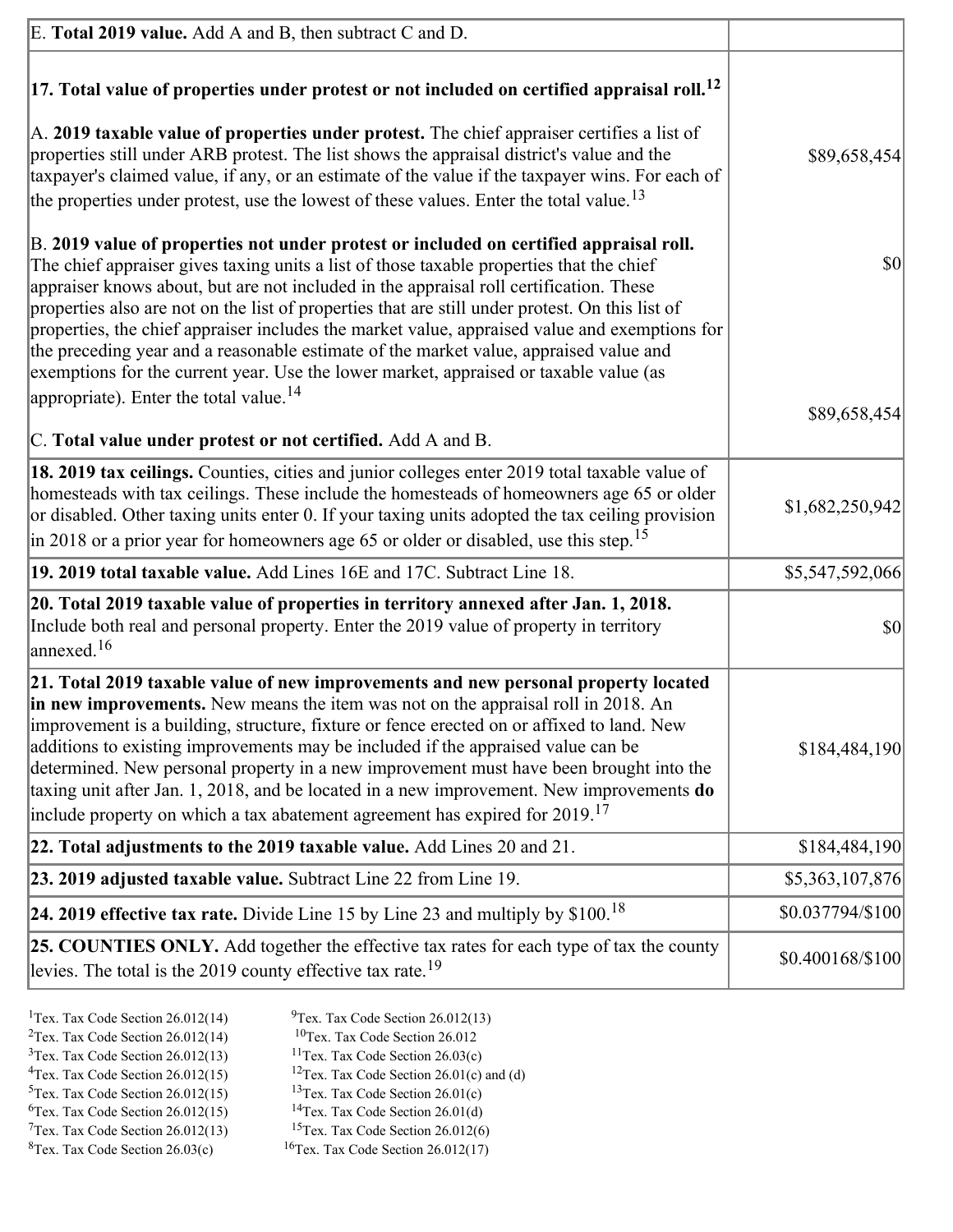## **SECTION 2: Rollback Tax Rate (Special Road & Bridge Fund)**

The rollback tax rate is split into two separate rates:

- 1. **Maintenance and Operations (M&O):** The M&O portion is the tax rate that is needed to raise the same amount of taxes that the taxing unit levied in the prior year plus eight percent. This rate accounts for such things as salaries, utilities and day-to-day operations.
- 2. **Debt:** The debt tax rate includes the debt service necessary to pay the taxing unit's debt payments in the coming year. This rate accounts for principal and interest on bonds and other debt secured by property tax revenue.

The rollback tax rate for a county is the sum of the rollback tax rates calculated for each type of tax the county levies. In most cases the rollback tax rate exceeds the effective tax rate, but occasionally decreases in a taxing unit's debt service will cause the effective tax rate to be higher than the rollback tax rate.

| <b>Rollback Tax Rate Activity</b>                                                                                                                                                                                                                                                                                                                                                                                                                                                                                                                                                                                                                                       | <b>Amount/Rate</b> |
|-------------------------------------------------------------------------------------------------------------------------------------------------------------------------------------------------------------------------------------------------------------------------------------------------------------------------------------------------------------------------------------------------------------------------------------------------------------------------------------------------------------------------------------------------------------------------------------------------------------------------------------------------------------------------|--------------------|
| 26. 2018 maintenance and operations ( $M&O$ ) tax rate.                                                                                                                                                                                                                                                                                                                                                                                                                                                                                                                                                                                                                 | $$0.040361/\$100$  |
| 27. 2018 adjusted taxable value. Enter the amount from Line 11.                                                                                                                                                                                                                                                                                                                                                                                                                                                                                                                                                                                                         | \$5,022,128,530    |
| 28. 2018 M&O taxes.                                                                                                                                                                                                                                                                                                                                                                                                                                                                                                                                                                                                                                                     |                    |
| A. Multiply Line 26 by Line 27 and divide by $$100$ .                                                                                                                                                                                                                                                                                                                                                                                                                                                                                                                                                                                                                   | \$2,026,981        |
| B. Cities, counties and hospital districts with additional sales tax: Amount of additional<br>sales tax collected and spent on M&O expenses in 2018. Enter amount from full year's sales<br>tax revenue spent for M&O in 2018 fiscal year, if any. Other taxing units enter 0. Counties<br>exclude any amount that was spent for economic development grants from the amount of<br>sales tax spent.                                                                                                                                                                                                                                                                     | $ 10\rangle$       |
| C. Counties: Enter the amount for the state criminal justice mandate. If second or later year,<br>the amount is for increased cost above last year's amount. Other taxing units enter 0.                                                                                                                                                                                                                                                                                                                                                                                                                                                                                | $ 10\rangle$       |
| D. Transferring function: If discontinuing all of a department, function or activity and<br>transferring it to another taxing unit by written contract, enter the amount spent by the taxing<br>unit discontinuing the function in the 12 months preceding the month of this calculation. If<br>the taxing unit did not operate this function for this 12-month period, use the amount spent<br>in the last full fiscal year in which the taxing unit operated the function. The taxing unit<br>discontinuing the function will subtract this amount in H below. The taxing unit receiving<br>the function will add this amount in H below. Other taxing units enter 0. | $ 10\rangle$       |
| E. Taxes refunded for years preceding tax year 2018: Enter the amount of M&O taxes<br>refunded in the preceding year for taxes before that year. Types of refunds include court<br>decisions, Tax Code Section 25.25(b) and (c) corrections and Tax Code Section 31.11<br>payment errors. Do not include refunds for tax year 2018. This line applies only to tax years<br>preceding tax year 2018.                                                                                                                                                                                                                                                                     | $ 10\rangle$       |
| F. Enhanced indigent health care expenditures: Enter the increased amount for the<br>current year's enhanced indigent health care expenditures above the preceding tax year's<br>enhanced indigent health care expenditures, less any state assistance.                                                                                                                                                                                                                                                                                                                                                                                                                 | $ 10\rangle$       |
| G. Taxes in TIF: Enter the amount of taxes paid into the tax increment fund for a<br>reinvestment zone as agreed by the taxing unit. If the taxing unit has no 2019 captured<br>appraised value in Line 16D, enter 0.                                                                                                                                                                                                                                                                                                                                                                                                                                                   | $ 10\rangle$       |
| H. Adjusted M&O Taxes. Add A, B, C, E and F. For taxing unit with D, subtract if<br>discontinuing function and add if receiving function. Subtract G.                                                                                                                                                                                                                                                                                                                                                                                                                                                                                                                   | \$2,026,981        |
| 29. 2019 adjusted taxable value. Enter Line 23 from the Effective Tax Rate Worksheet.                                                                                                                                                                                                                                                                                                                                                                                                                                                                                                                                                                                   | \$5,363,107,876    |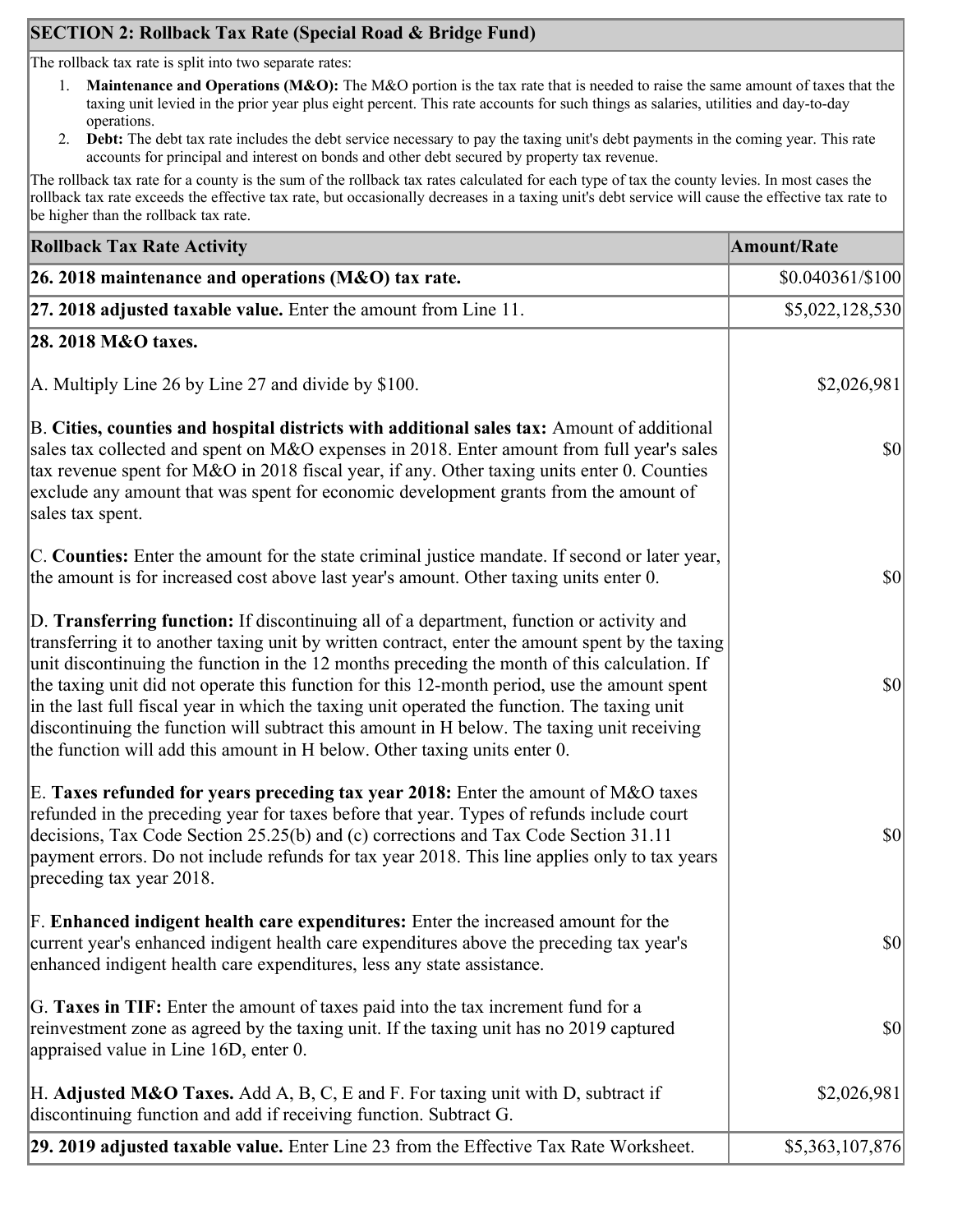| 30. 2019 effective maintenance and operations rate. Divide Line 28H by Line 29 and<br>multiply by \$100.                                                                                                                                                                                                                                                                                      | \$0.037794/\$100  |
|-----------------------------------------------------------------------------------------------------------------------------------------------------------------------------------------------------------------------------------------------------------------------------------------------------------------------------------------------------------------------------------------------|-------------------|
| $31.2019$ rollback maintenance and operation rate. Multiply Line 30 by 1.08.                                                                                                                                                                                                                                                                                                                  | \$0.040817/\$100  |
| 32. Total 2019 debt to be paid with property taxes and additional sales tax revenue.<br>Debt means the interest and principal that will be paid on debts that:<br>$(1)$ are paid by property taxes,<br>$(2)$ are secured by property taxes,<br>$(3)$ are scheduled for payment over a period longer than one year and<br>$(4)$ are not classified in the taxing unit's budget as M&O expenses |                   |
| A. Debt also includes contractual payments to other taxing units that have incurred debts on<br>behalf of this taxing unit, if those debts meet the four conditions above. Include only<br>amounts that will be paid from property tax revenue. Do not include appraisal district budget<br>payments. Enter debt amount.                                                                      | $ 10\rangle$      |
| B. Subtract <b>unencumbered fund amount</b> used to reduce total debt.                                                                                                                                                                                                                                                                                                                        | $ 10\rangle$      |
| C. Subtract <b>amount paid</b> from other resources.                                                                                                                                                                                                                                                                                                                                          |                   |
| D. Adjusted debt. Subtract B and C from A.                                                                                                                                                                                                                                                                                                                                                    | $ 10\rangle$      |
|                                                                                                                                                                                                                                                                                                                                                                                               | $ 10\rangle$      |
| 33. Certified 2018 excess debt collections. Enter the amount certified by the collector.                                                                                                                                                                                                                                                                                                      | $ 10\rangle$      |
| 34. Adjusted 2019 debt. Subtract Line 33 from Line 32D.                                                                                                                                                                                                                                                                                                                                       | \$0               |
| 35. Certified 2019 anticipated collection rate. Enter the rate certified by the collector. If<br>the rate is 100 percent or greater, enter 100 percent.                                                                                                                                                                                                                                       | 100.00%           |
| 36. 2019 debt adjusted for collections. Divide Line 34 by Line 35                                                                                                                                                                                                                                                                                                                             | $ 10\rangle$      |
| 37. 2019 total taxable value. Enter the amount on Line 19.                                                                                                                                                                                                                                                                                                                                    | \$5,547,592,066   |
| <b>38. 2019 debt tax rate.</b> Divide Line 36 by Line 37 and multiply by \$100.                                                                                                                                                                                                                                                                                                               | \$0.000000/\$100  |
| 39. 2019 rollback tax rate. Add Lines 31 and 38.                                                                                                                                                                                                                                                                                                                                              | \$0.040817/\$100  |
| 40. COUNTIES ONLY. Add together the rollback tax rates for each type of tax the county<br>levies. The total is the 2019 county rollback tax rate.                                                                                                                                                                                                                                             | $$0.526715/\$100$ |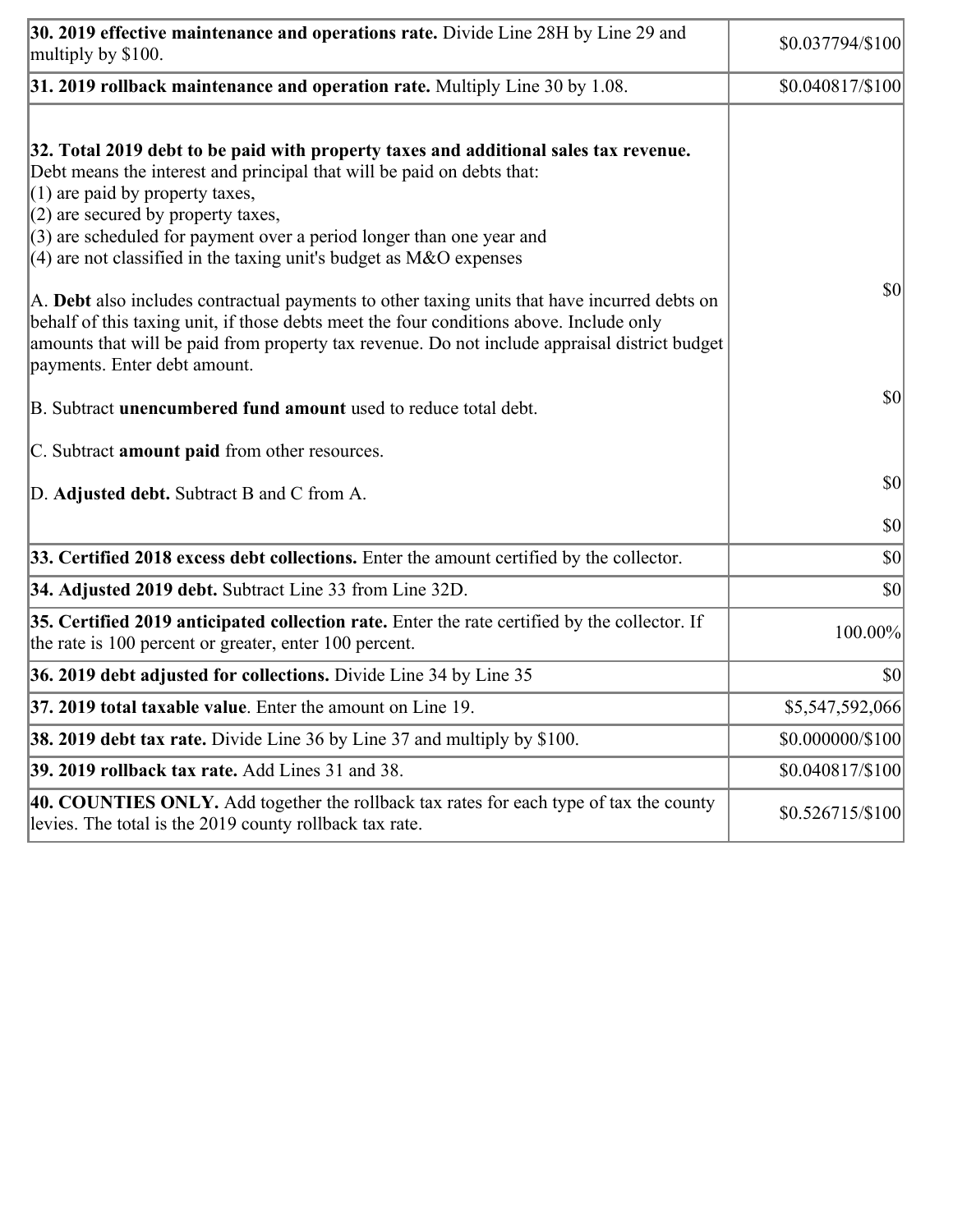## **SECTION 3: Additional Sales Tax to Reduce Property Taxes**

Cities, counties and hospital districts may levy a sales tax specifically to reduce property taxes. Local voters by election must approve imposing orabolishing the additional sales tax. If approved, the taxing unit must reduce its effective and rollback tax rates to offset the expected sales tax revenue.

This section should only be completed by a county, city or hospital district that is required to adjust its effective tax rate and/or rollback tax rate because it adopted the additional sales tax.

| <b>Activity</b>                                                                                                                                                                                                                                                                                                                                                                                                            | <b>Amount/Rate</b> |
|----------------------------------------------------------------------------------------------------------------------------------------------------------------------------------------------------------------------------------------------------------------------------------------------------------------------------------------------------------------------------------------------------------------------------|--------------------|
| 41. Taxable Sales. For taxing units that adopted the sales tax in November 2018 or May<br>[2019, enter the Comptroller's estimate of taxable sales for the previous four quarters. <sup>20</sup><br>Estimates of taxable sales may be obtained through the Comptroller's Allocation Historical<br><b>Summary</b> webpage. Taxing units that adopted the sales tax before November 2018, skip this<br>line.                 | 30                 |
| $ 42$ . Estimated sales tax revenue. Counties exclude any amount that is or will be spent for<br>economic development grants from the amount of estimated sales tax revenue. <sup>21</sup> Taxing<br>units that adopted the sales tax in November 2018 or in May 2019.<br>Multiply the amount on Line 41 by the sales tax rate (.01, .005 or .0025, as applicable) and<br>multiply the result by $.95^{22}$<br>$ -$ or $-$ | \$4,920,061        |
| Taxing units that adopted the sales tax before November 2018.<br>Enter the sales tax revenue for the previous four quarters. Do not multiply by .95.                                                                                                                                                                                                                                                                       |                    |
| 43. 2019 total taxable value. Enter the amount from Line 37 of the Rollback Tax Rate<br>Worksheet.                                                                                                                                                                                                                                                                                                                         | \$5,557,320,647    |
| <b>44. Sales tax adjustment rate.</b> Divide Line 42 by Line 43 and multiply by $$100$ .                                                                                                                                                                                                                                                                                                                                   | \$0.088533/\$100   |
| 45. 2019 effective tax rate, unadjusted for sales tax. <sup>23</sup> Enter the rate from Line 24 or 25,<br>as applicable, on the Effective Tax Rate Worksheet.                                                                                                                                                                                                                                                             | \$0.400168/\$100   |
| 46. 2019 effective tax rate, adjusted for sales tax. Taxing units that adopted the sales tax in<br>November 2018 or in May 2019. Subtract Line 44 from Line 45. Skip to Line 47 if you<br>adopted the additional sales tax before November 2018.                                                                                                                                                                           | \$0.400168/\$100   |
| 47. 2019 rollback tax rate, unadjusted for sales tax. <sup>24</sup> Enter the rate from Line 39 or 40,<br>as applicable, of the Rollback Tax Rate Worksheet.                                                                                                                                                                                                                                                               | \$0.526715/\$100   |
| $ 48.2019$ rollback tax rate, adjusted for sales tax. Subtract Line 44 from Line 47.                                                                                                                                                                                                                                                                                                                                       | \$0.438182/\$100   |

<sup>17</sup>Tex. Tax Code Section 26.012(17)

<sup>18</sup>Tex. Tax Code Section 26.04(c)

<sup>19</sup>Tex. Tax Code Section 26.04(d)

 $20$ Tex. Tax Code Section 26.041(d)

<sup>21</sup>Tex. Tax Code Section  $26.041(i)$ 

 $22$ Tex. Tax Code Section 26.041(d)

 $23$ Tex. Tax Code Section 26.04(c)  $24$ Tex. Tax Code Section 26.04(c)